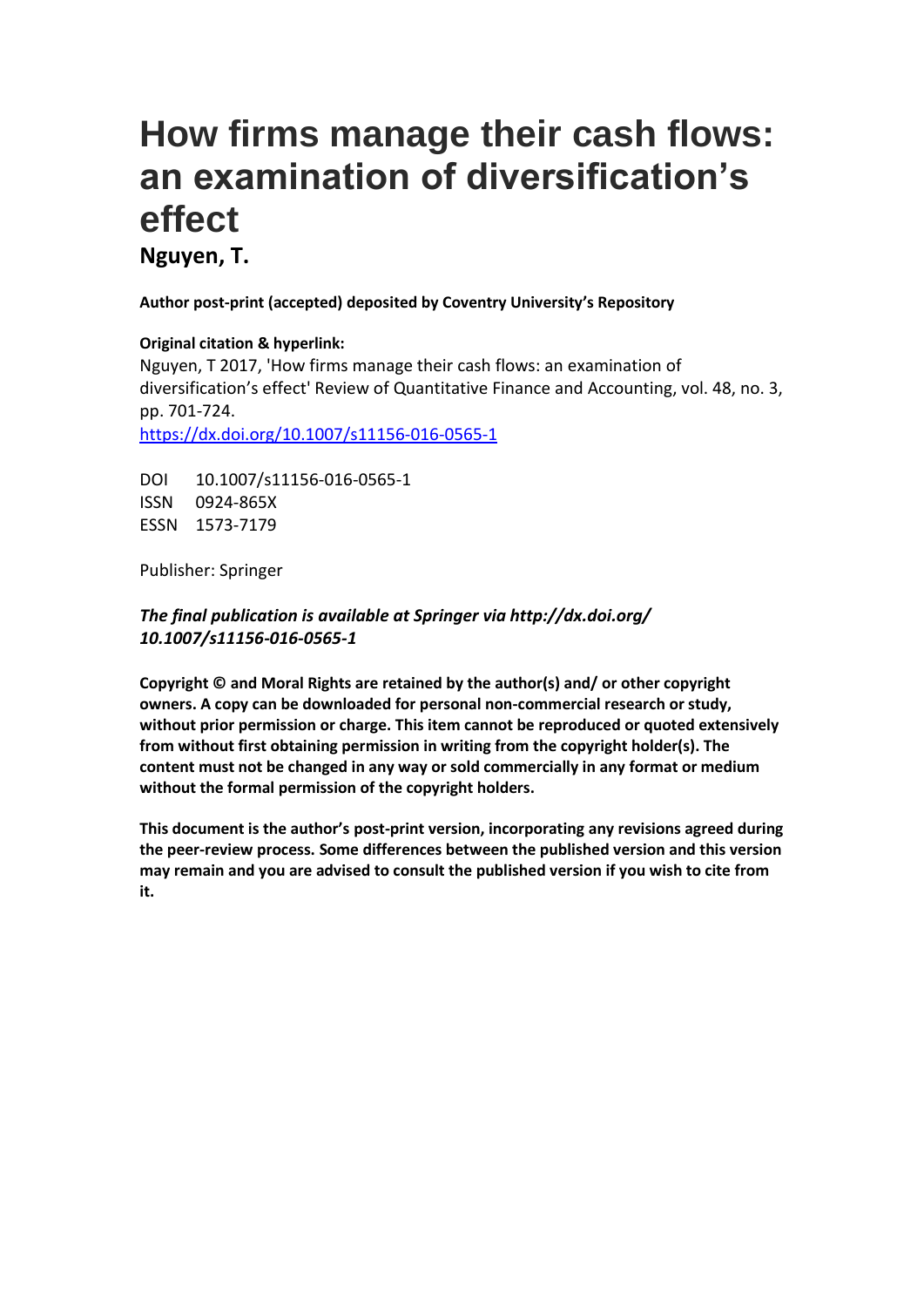# **How firms manage their cash flows: an examination of diversification's effect**

**Abstract** We extend recently documented evidence that diversified firms hold significantly less cash than specialized firms to consider differences in how diversified and specialized firms adjust their cash flows to achieve their target cash balance. We find that diversified firms have higher free cash flows as a result of equal operating cash flows and lower investment in comparison to specialized firms. Diversified firms save less cash by placing less reliance on external financing; by issuing less debt and equity, and distributing higher cash dividends. Our findings support the hypothesis that diversified firms are able to hold less precautionary cash as they are in better position to finance investment opportunities internally from operating cash flows.

**Keywords** diversification; liquidity; free cash flow; financing cash flow; financial management.

**JEL Classification** D92; G32.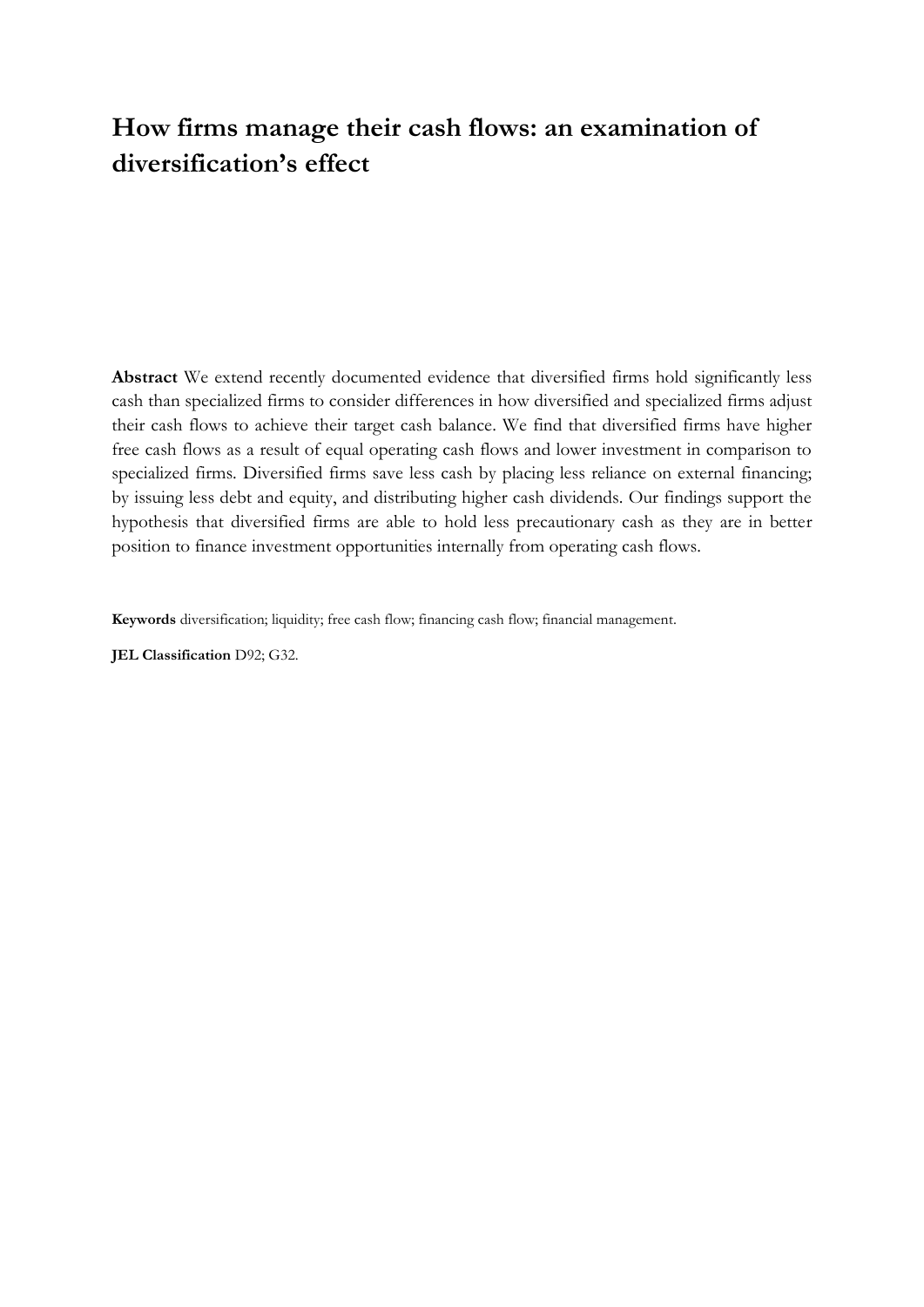#### **1 Introduction**

-

Recent studies show that corporate diversification is a key determinant of a firm's precautionary cash balance. Diversified firms who operate in more than one industrial segment hold approximately 50% less cash than specialized firms operating in a single industry (see Duchin 2010; Subramaniam et al. 2011). These studies conclude that diversified firms maintain lower precautionary cash balance because imperfect correlation of investment opportunities and cash flows across diversified firms' divisions facilitates the coordination of internal financing and investment.

While these studies provide answers to the question of why diversified firms hold less cash, they are silent on the important issue of how this lower precautionary cash balance arises. The focus of this paper is to bridge this gap by investigating the components that drive annual changes in cash balance. We define the annual change in a firm's cash balance as net cash flow, which is comprised as the sum of net cash flows from operations, investment and financing. Examining the individual components of cash flow allow us to better differentiate between agency costs of overinvestment and precautionary savings motives for accumulation of cash holdings over time.

We propose two explanations for the lower cash balance and retention of cash flows in diversified firms. Our first hypothesis is that lower net cash flow in diversified firms is the outcome of lower free cash flow (FCF), defined as operating cash flow minus investing cash flow, in comparison to specialized firms. Under this overinvestment hypothesis, diversified firms retain lower cash balances than specialized firms because they invest more of their operating cash flow. If operating cash flow is insufficient to cover investment then diversified firms can also raise external financing more easily than specialized firms (Lewellen 1971; Stulz 1990).<sup>1</sup>

<sup>1</sup> Lewellen (1971) argues that imperfect correlations between divisions' cash flows may increase debt capacity by reducing default risk. Stulz (1990) provides a theoretical model in which lower cash flow volatility due to diversifications may reduce information asymmetry between managers and shareholders and consequently moderate frictions in issuing equity.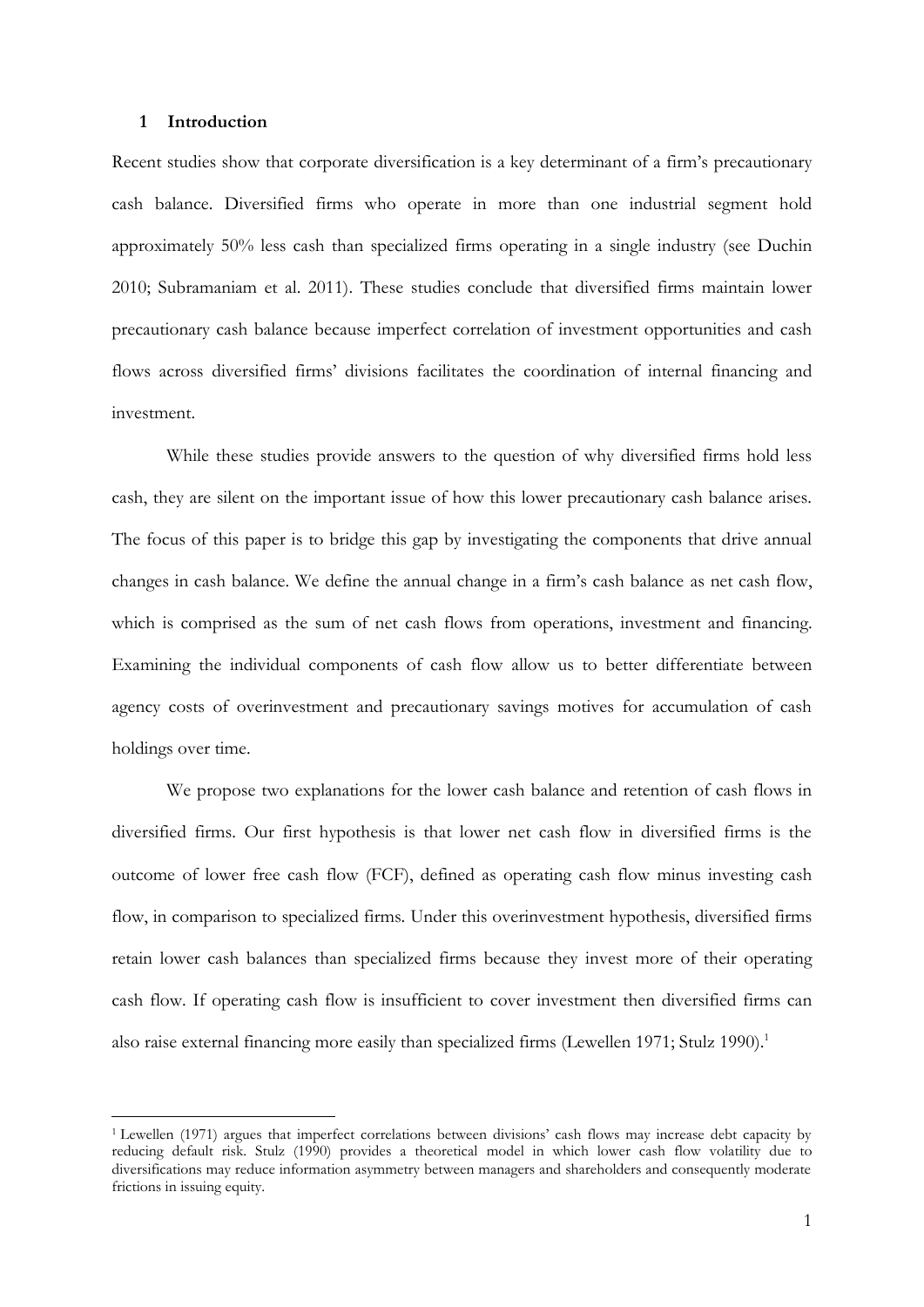Our alternative hypothesis is that lower net cash flow in diversified firms is the outcome of larger or equal FCF relative to specialized firms. Under this precautionary savings hypothesis, operating cash flow in diversified firms is sufficiently large to cover investment demand without the need to raise external financing, which allows diversified firms to accumulate lower precautionary cash balances.

Using a sample of US firms from 1990 to 2009, we confirm that the cash balance of diversified firms is half that of specialized firms. In addition, we show that mean and median annual net cash flow in diversified firms is also half of that seen in specialized firms, indicating that diversified firms hold less cash because they accumulate cash at a slower rate than specialized firms.

Examining the components of net cash flow, we find that diversified and specialized firms generate comparable levels of operating cash flow. However, diversified firms invest less and use less external financing relative to specialized firms. Our research findings highlight that diversified firms can, on average, fully cover their investment spending from internally generated operating cash flows. As a result, FCF is insignificantly different from zero for diversified firms. By contrast, we find that specialized firms cannot support their investment activities from operating cash flow and must rely on external financing to cover the deficit. The mean (median) ratio of financing cash flow to total assets in specialized firms is  $6\%$   $(0.3\%)$  compared to  $0.8\%$  (-1.2%) in diversified firms. This finding highlights an important paradox in the results of Duchin (2010); specialized firms accumulate cash balances at a significantly faster rate than diversified firms, despite an internal financing deficit at the average specialized firm.

To examine financing cash flow in more detail we separate its components between net debt financing, equity issuance, and cash payouts to equity investors. We find that diversified firms accumulate lower cash reserves by issuing less net debt and equity, and paying more cash to equity investors through dividends, relative to specialized firms. The difference of net debt (equity) issued is equivalent to 0.5% (0.47%) total assets. Diversified firms pay higher cash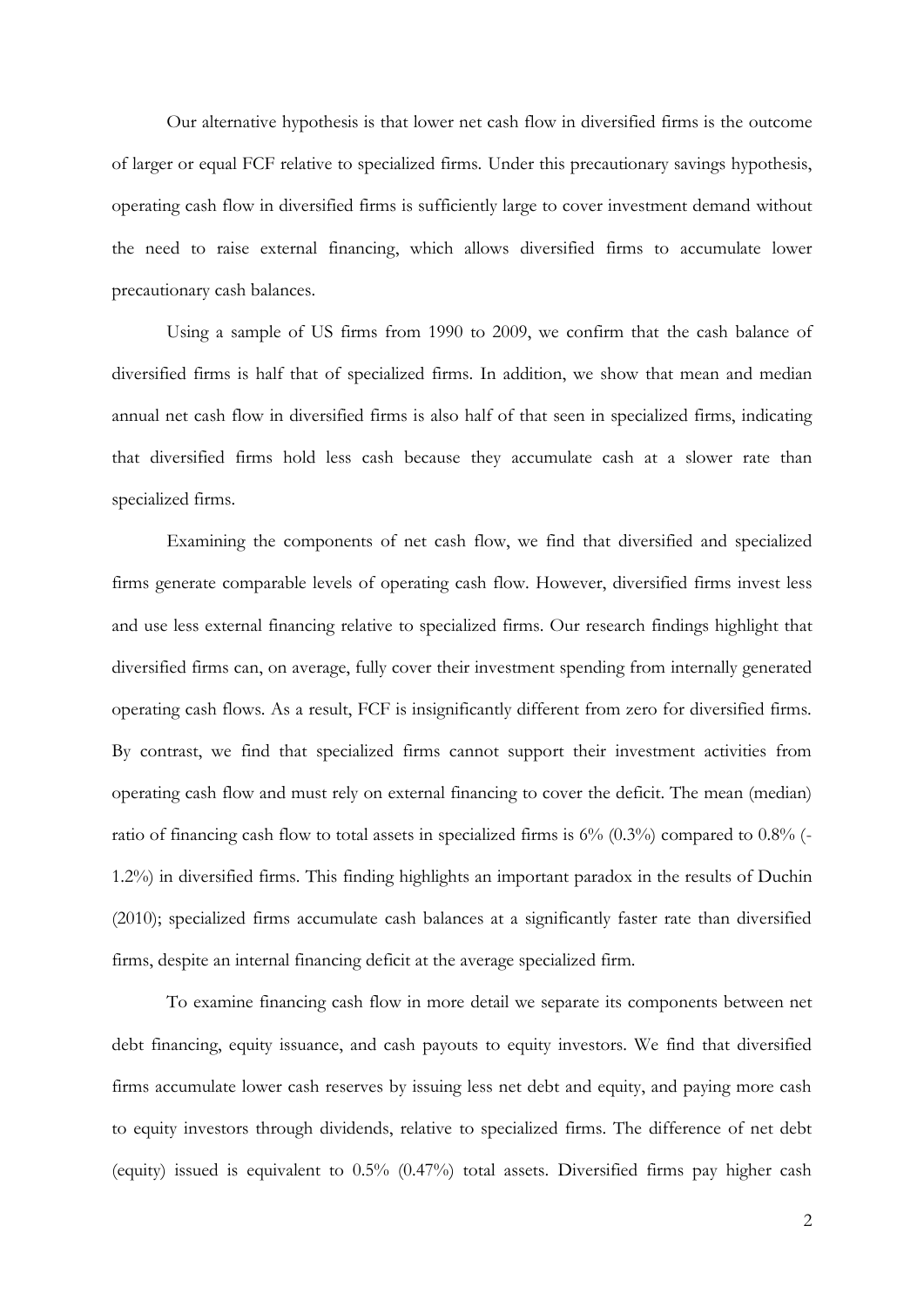dividends, but there is no net difference in total payout between specialized and diversified firms. These results are robust to controls for endogeneity, additional control variables, and controls for unobservable heterogeneity through industry and time fixed effects.

Our research findings extend the literature on cash and liquidity management in several ways. First, we examine how diversified firms maintain lower levels of cash through management of annual cash flows. Recent studies show that diversified firms hold less cash because diversification facilitates better coordination of internally generated cash flows and investment opportunities (see Duchin 2010; Subramaniam et al. 2011). Directly examining how firms spend and save cash flows enhances our understanding of competing overinvestment and precautionary savings explanations of why diversified firms accumulate lower cash balances. We show that lower investment expenditure relative to internally generated operating cash flow is a key factor that contributes to reducing demand for precautionary cash in diversified firms (Keynes 1936; Bates et al. 2009; Kim et al. 1998; Opler et al. 1999; Anagnostopoulou 2013).

Second, our findings reveal an important insight for specialized firms. Specialized firms have negative FCF, on average, because they invest more than they earn from operations. Despite this, we show that specialized firms accumulate cash at twice the rate observed for diversified firms because they are able to raise cash through the external financing channel. These findings support the precautionary motive for holding cash – these firms accumulate and retain financing cash flows to fund future investment opportunities and to protect against unexpected future shocks to operating cash flow.

Third, the research shows how diversified (specialized) firms actively use external capital markets to adjust their cash balance over time given their higher (lower) internally generated annual free cash flows. Specialized firms actively raise debt and equity capital to finance investment requirements and to accumulate cash over time. Diversified firms do not require external debt and equity to finance investment spending, and make higher dividend payouts to equity investors to manage annual net cash flows downwards and accumulate cash at a slower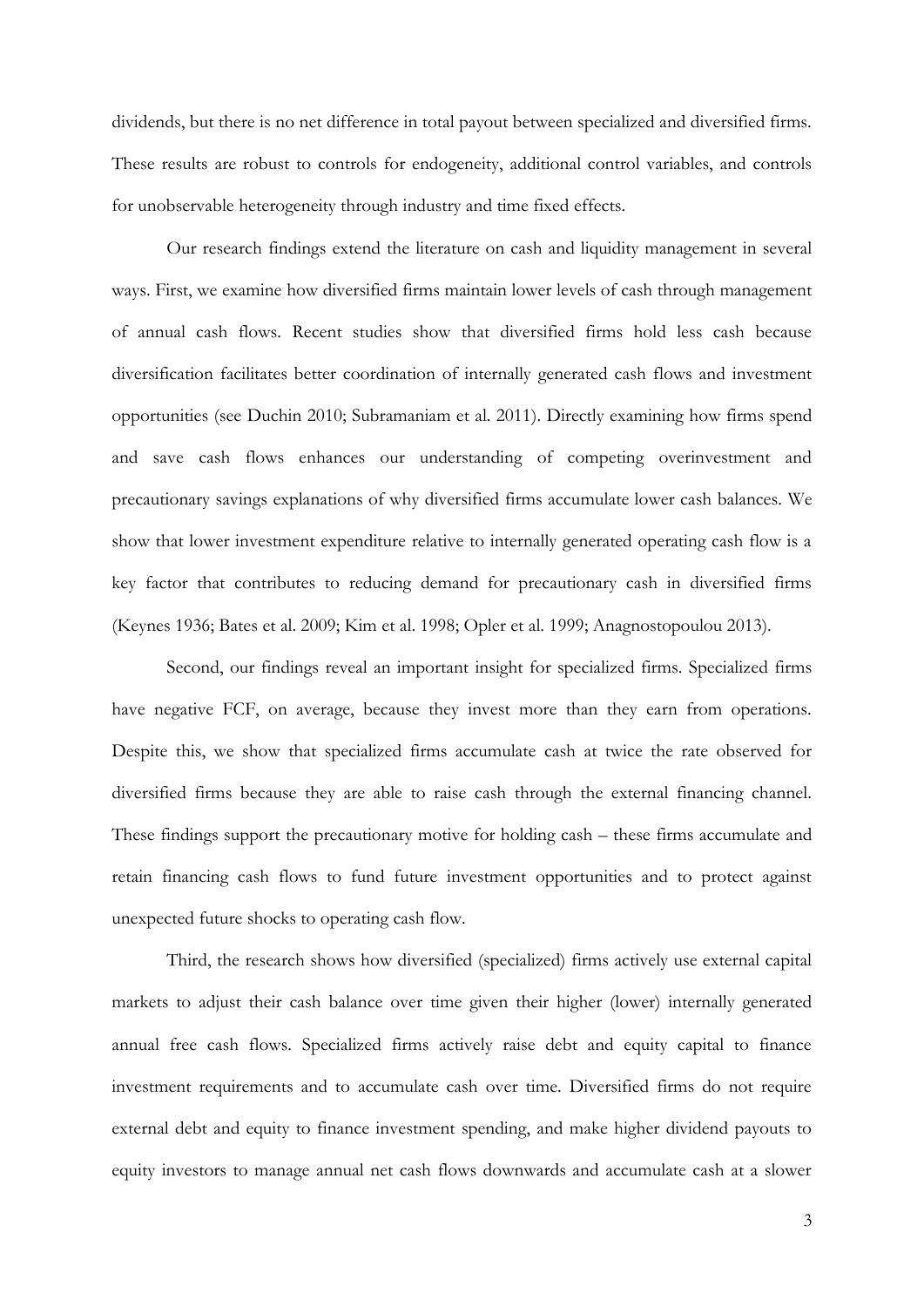rate than observed for specialized firms. This distinction is important given the role of transaction costs, information asymmetry and agency considerations when raising capital in external markets.

The remainder of this paper is organized as follows. Section 2 introduces related literature and develops testable hypotheses. Section 3 describes the data. Section 4 presents our empirical results. Section 5 provides a summary of robustness tests. Section 6 concludes.

#### **2 Related literature and hypothesis development**

Our research is motivated by the findings that diversified firms hold less cash and accumulate cash at a slower rate over time than specialized firms (see Duchin 2010; Subramaniam et al. 2011). We extend this earlier research to show how diversified companies maintain their lower cash balance and accumulation over time. We investigate this by considering the underlying difference in net cash flow and the inputs to net cash flow; defined as operating, investing and financing cash flows, between specialized and diversified firms.

*Operating cash flow<sub>is</sub>*, *Investing cash flow<sub>is</sub>*, and *Financing cash flow<sub>is</sub>* are net cash generated from or used in operating, investing and financing activities in year *t* respectively. The sum of these cash flows is defined as *Net cash flow<sub>i,t</sub>*, where net cash flow is the annual change in cash balance. The difference between operating cash flow and investing cash flow is termed *Free cash flowi,t*. Our research predictions are developed from a basic accounting relation of net cash flow and its components.

Net cash  $flow_{i,t} = (Operating cash flow_{i,t} - Investing cash flow_{i,t}) + Financialing cash flow_{i,t}$  (1) *Net cash*  $flow_{i,t}$  *= Free cash*  $flow_{i,t}$  *+ Financing cash*  $flow_{i,t}$ (2)

Focusing on the cash flow statement allows for a straightforward view of how cash flow is broken down across sources and uses of cash at the firm level. Given the finding of Duchin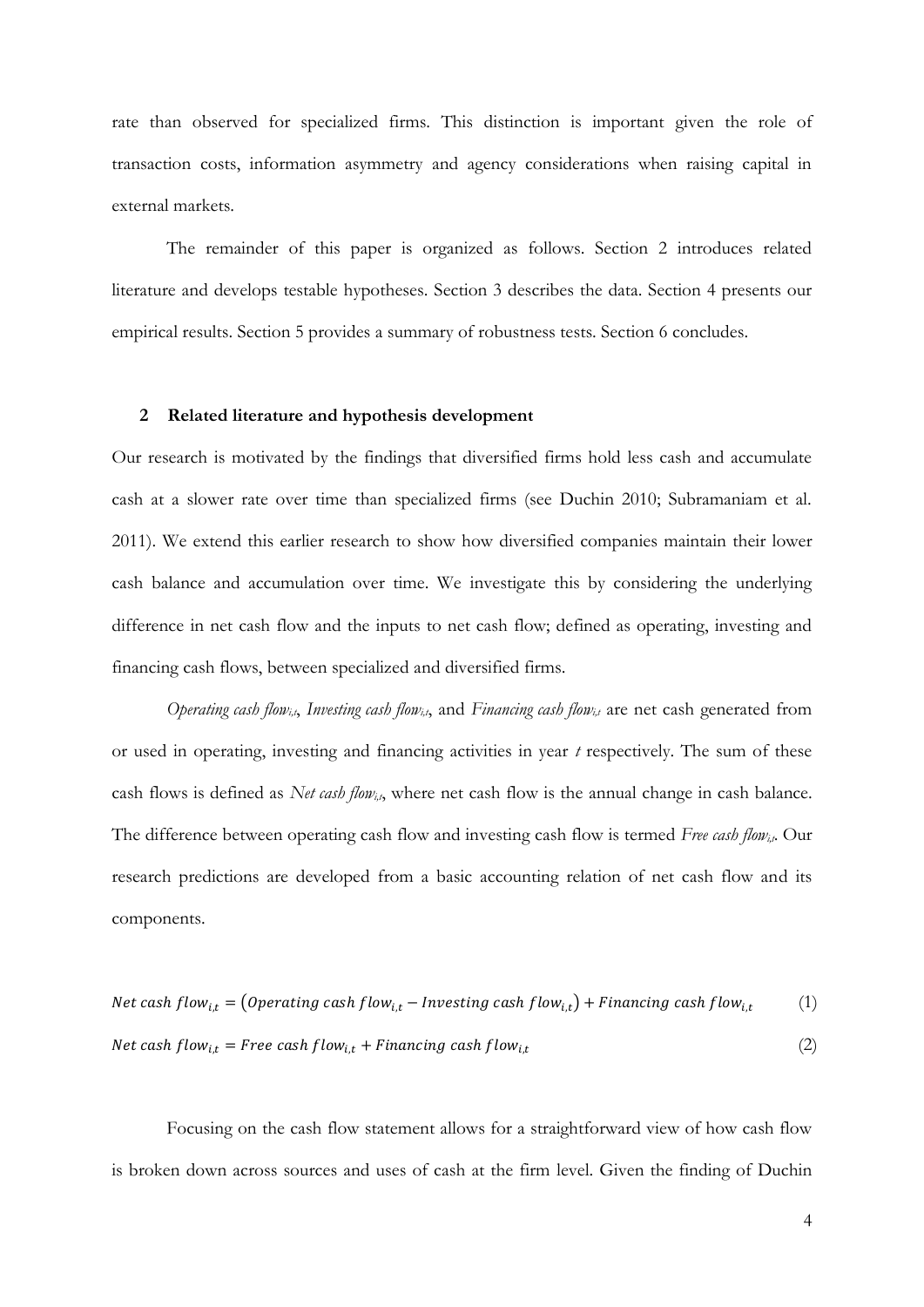(2010) that diversified firms hold less cash and accumulate cash at a slower rate over time, we expect that diversified firms have lower net cash flow than specialized firms. We propose two competing hypotheses to explain the lower net cash flow of diversified firms.

First, the lower cash balance in diversified firms can be the outcome of lower free cash flow relative to specialized firms. Under this hypothesis, lower free cash flow can arise because diversified firms generate lower operating cash flows relative to specialized firms or because they invest more (Denis and Siblikov 2010). The literature provides neither strong theoretical arguments nor clear empirical evidence that diversified firms generate less operating cash flow than specialized firms (Melicher and Rush 1973; Weston and Mansinghka 1971). Hund et al. (2010) find that diversified firms actually have higher profitability than specialized firms.

Alternatively, the ability to pool cash flows from different operating divisions allows diversified firms to self-finance investment projects without the need to raise finance in external capital markets. The ability to raise cash in internal capital markets can lead to overinvestment problems in diversified firms given the lack of external market monitoring (Jensen 1986; Inderst and Muller 2003; Ruland and Zhou 2005). As such, we expect that any difference in free cash flow between diversified and specialized firms under our first hypotheses is driven by higher investment spending in diversified firms.

In the event that annual free cash flow is negative, diversified firms can use their easier access to external capital markets to finance a sustained period of negative cash flow. Diversified firms are expected to have greater access to external capital markets than specialized firms (Shleifer and Vishny 1992). Stulz (1990) develops a theoretical model in which lower cash flow uncertainty due to diversification reduces the cost of underinvestment. This can arise because shareholders will be more credibly convinced to provide new capital when a firm's expected and realized cash flows are less likely to be significantly different.<sup>2</sup> Lewellen (1971) argues that the

-

<sup>2</sup> Hadlock et al. (2001) empirically support the argument by showing that equity issues by diversified firms are viewed less negatively than those of specialized firms.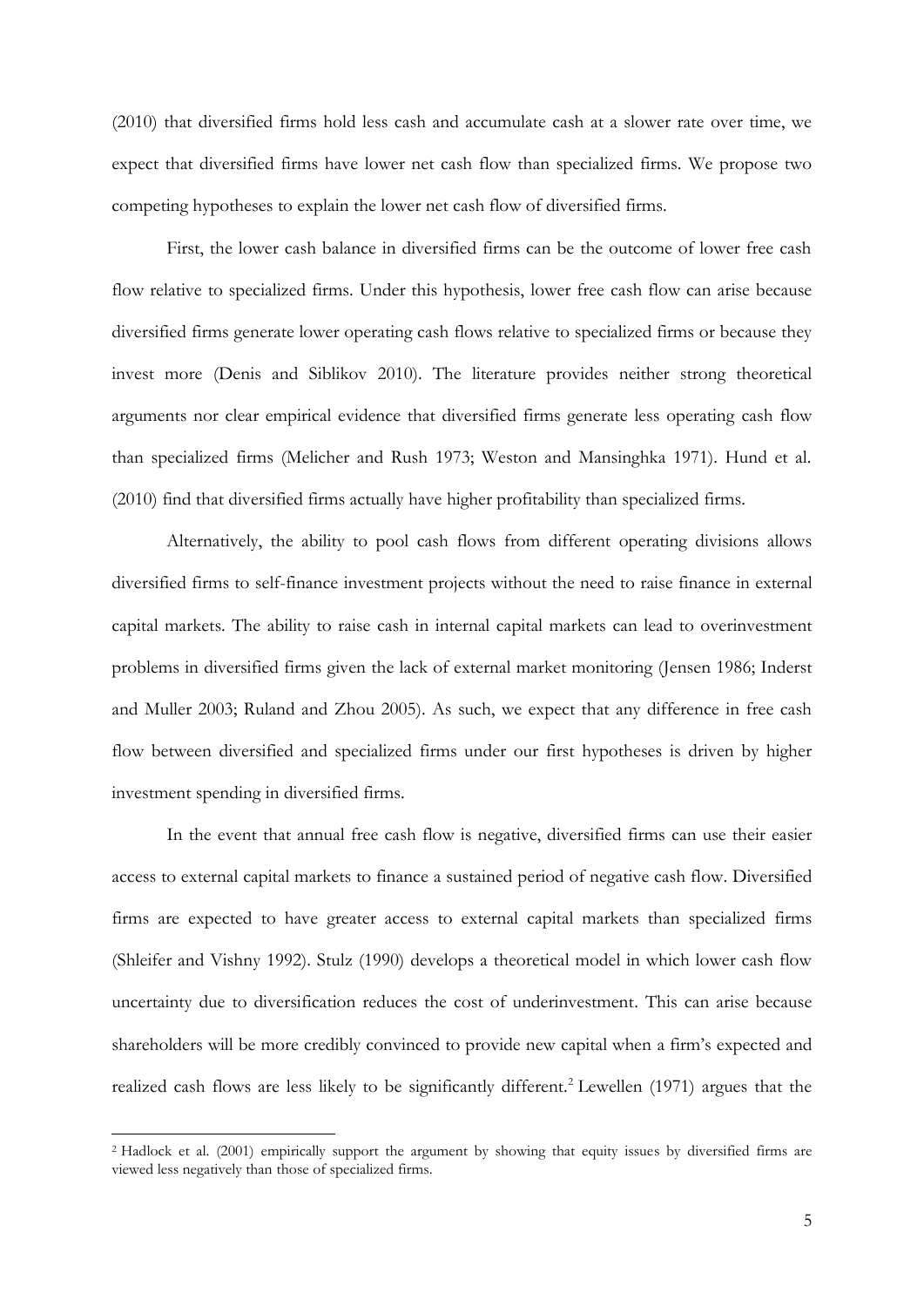imperfect correlations between divisions' cash flows may increase debt capacity of firms by reducing the probability of default.<sup>3</sup>

This leads us to posit:

**Hypothesis 1a.** Free cash flow in diversified firms is less than free cash flow in specialized firms. **Hypothesis 1b.** Financing cash flow in diversified firms is greater than financing cash flow in specialized firms.

We refer to this first hypothesis as the overinvestment hypothesis.

Alternatively, the lower cash balance in diversified firms can be the outcome of free cash flow that is greater than or equal to free cash flow in specialized firms. When operating cash flow is sufficient and stable to cover investment, the precautionary saving theory introduced in Keynes (1936) and Kim et al. (1998) suggests that firms do not need to save cash as they can finance investments from low-cost operating cash flow. This can arise whereby ongoing operating cash flows in diversified firms are greater than or equal to operating cash flow in specialized firms and/or because investing cash flows in diversified firms are less than or equal to investing cash flows in specialized firms.

If free cash flow at diversified firms is greater than or equal to free cash flow at specialized firms it must also hold that diversified firms have lower financing cash flow relative to specialized firms.<sup>4</sup> Rather than retain cash, diversified firms achieve the lower cash balances documented in Duchin (2010) by using free cash flow to pay back debt or distribute to shareholders through stock repurchases and dividends. This results in diversified firms having

-

<sup>3</sup> Dimitrov and Tice (2006) and Peyer (2002) provide empirical evidence supporting this argument.

<sup>4</sup> Denis and Siblikov (2010) set out an extreme scenario in which firms with low cash flow and limited access to external finance are forced to have less cash as they are unable to accumulate cash reserves and/or are forced to drain previously accumulated cash reserves. However this is less likely the case for diversified firms, who we expect to have greater access to external capital markets given their lower risk and larger asset base.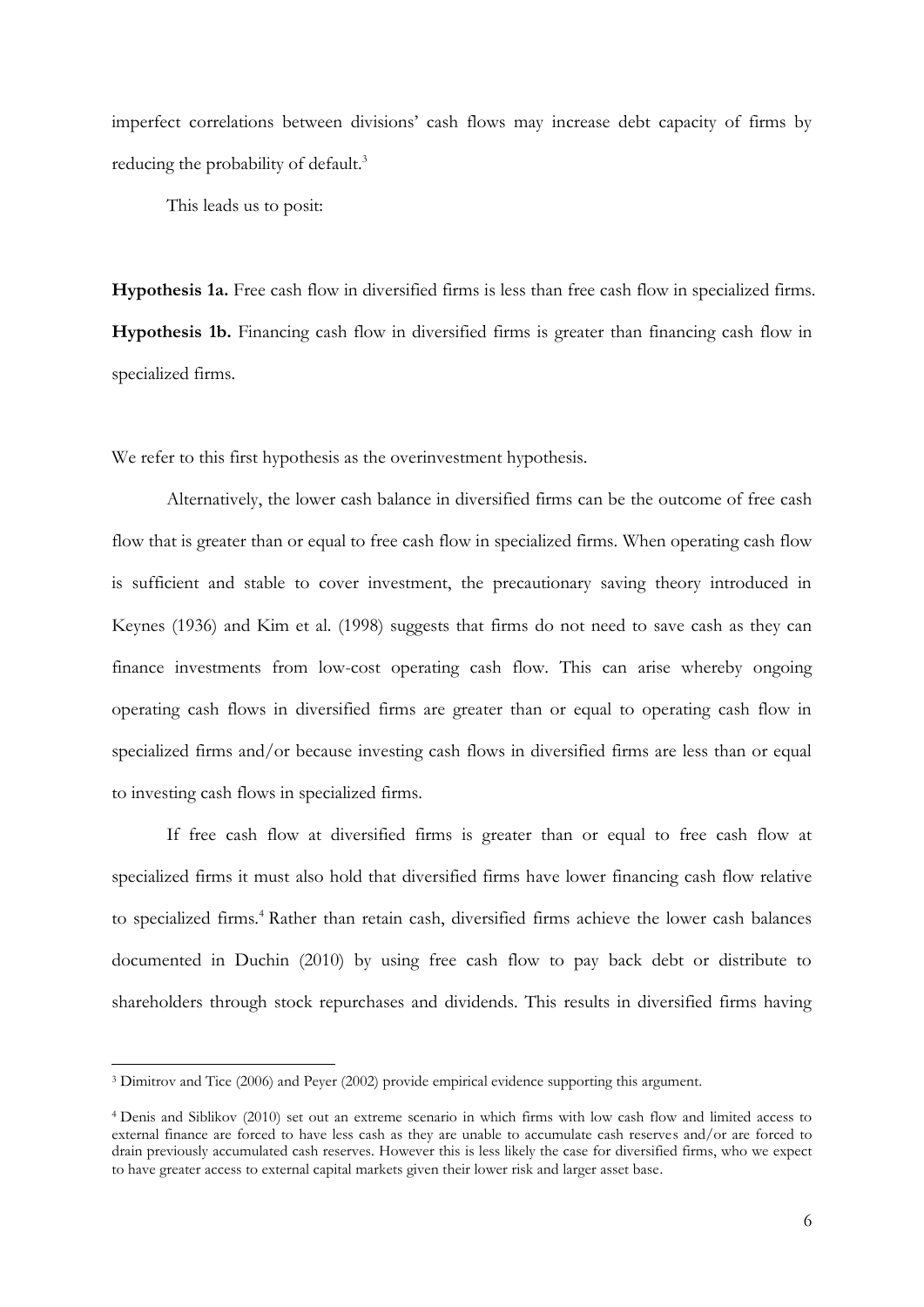lower financing cash flow than specialized firms.<sup>5</sup> This is consistent with Duchin (2010) whereby the imperfect correlation of cash flows and investment opportunities within diversified firms facilitates the use of operating cash flow to self-finance investments and allows diversified firms to retain lower precautionary cash balances. This reduces the precautionary demand for cash holdings within diversified firms.

We posit:

**Hypothesis 2a.** Free cash flow in diversified firms is not less than free cash flow in specialized firms.

**Hypothesis 2b.** Financing cash flow in diversified firms is less than financing cash flow in specialized firms.

We refer this second hypothesis as the precautionary saving hypothesis.

We examine these competing hypotheses by investigating differences in the components of annual net cash flows between diversified and specialized firms.

#### **3 Sample data**

-

The sample includes all US firms available from Worldscope covering the 20-year period from 1990 to 2009. All sample data is CPI-adjusted to year 2000 dollars. Firm and segment level data on assets, capital expenditure, depreciation, operating income, and SIC codes are extracted from Worldscope. Thompson Financial is used to retrieve cash flow data.

Following Berger and Ofek (1995), we exclude financial and utility firms but do not exclude firms with financial segments. Furthermore, all firm-year observations with missing segment SIC codes or market capitalization of less than \$10 million are removed from the

<sup>5</sup> Under the pecking order model of Myers (1984), given the higher cost of external financing relative to internal financial resources, firms will choose to fund all projects using available internal finance before accessing to progressing to external financing sources. Empirical evidence of the negative relation between internal and external financing is provided in Shyam-Sunder and Myers (1999) and Acharya et al. (2007).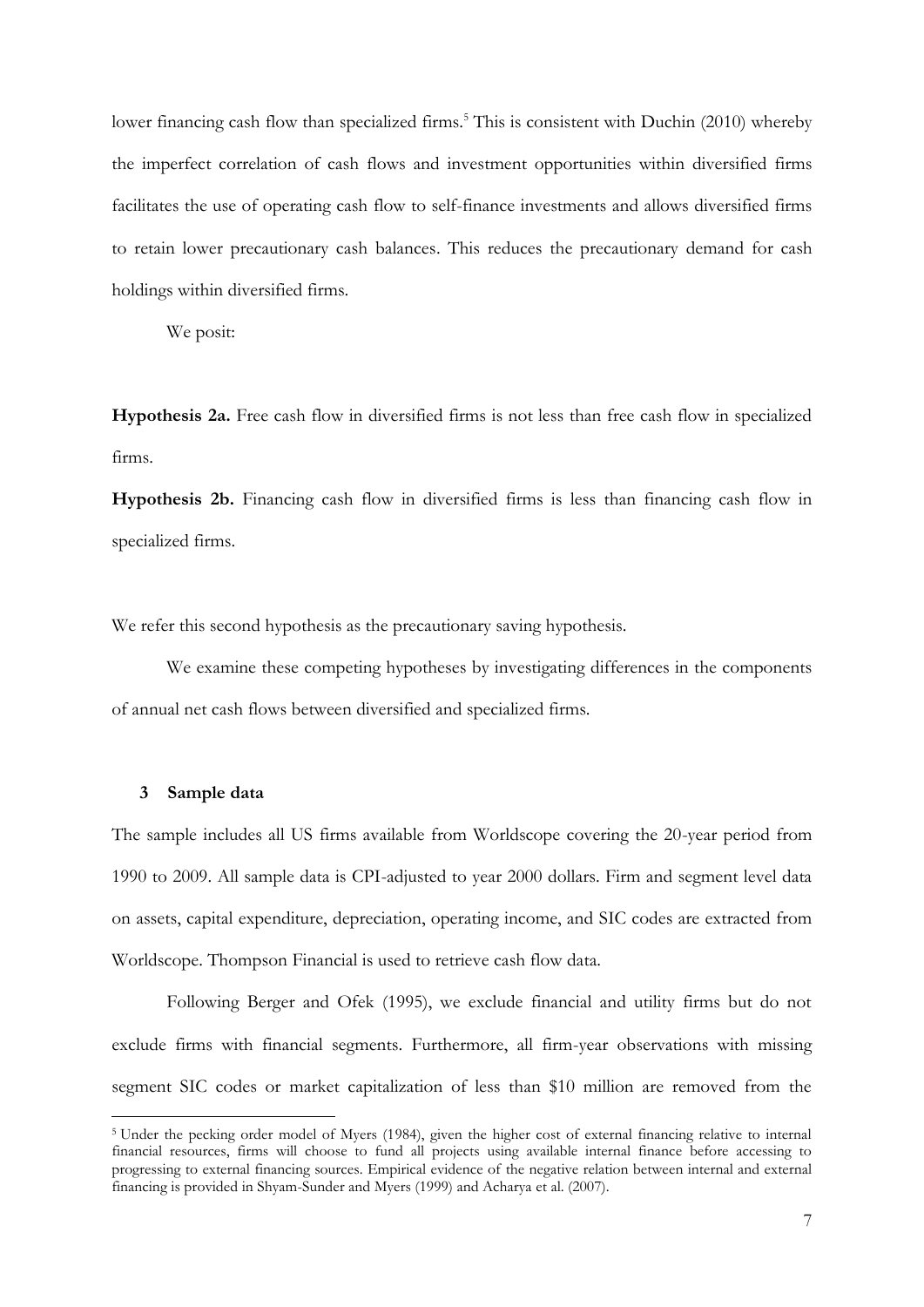sample. We also require that sample firms do not have cash holdings, any cash flow components, or total long-term debts larger than the value of total assets. To ensure the integrity of segment data, only firm-year observations with sum of segment sales within 1% of firm's total sales are kept in the sample. The final sample includes 34,869 firm-year observations for 4,560 firms.

Following prior literature, we define a specialized firm as one that operates in a single 2 digit SIC industrial segment. Diversified firms are those who operate in more than one 2-digit SIC industrial segment. We report all additional variable definitions in Table 1.

#### INSERT TABLE 1 HERE

Table 2 presents summary statistics for the core variables used in this study. 29.6% of firm-years are diversified and the median firm reports two industrial segments. The mean (median) cash balance of 19.2% (9.6%) corresponds closely with the descriptive statistics of Bates et al. (2009) over a similar time period.

#### INSERT TABLE 2 HERE

The positive value for average net cash flow indicates that sample firms have accumulated cash holdings over the sample period. However, this has been achieved through external financing rather than retentions from internally generated FCF. The average firm finances investments equivalent to 8.7% of assets each year, which is financed through operating cash flow equivalent to 5.9% of assets and financing cash flow equivalent to 4.4% of assets. The residual is retained as net cash flow, which is equivalent to 1.6% of total assets per annum.

Our subsequent regression analysis examines the determinants of the components of firm cash flows. We base our regression models on Opler et al. (1999), Bates et al. (2009) and Duchin (2010) who examine the determinants of a firm's cash holdings. We omit control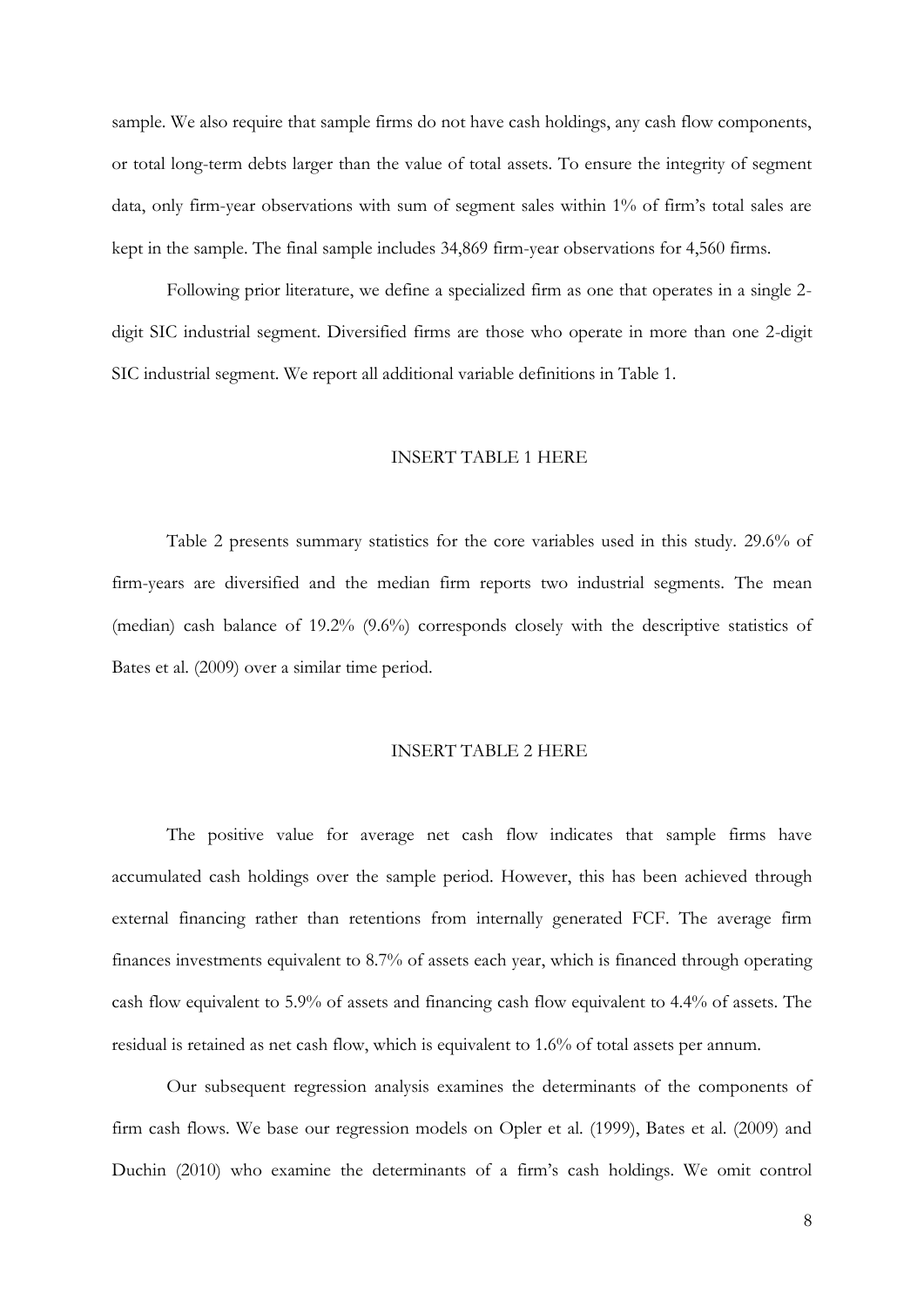variables from the regression models examined in these studies that are captured by our dependant cash flow variables, including dividend payments and capital expenditures. We control for firm size to proxy for a firm's access to external capital markets (Opler et al. 1999). Firm size is also positively correlated with firm age, which we expect is related to investment opportunities and demand for external capital. Tobin's Q is used to proxy for investment opportunities and is defined following Duchin (2010). Leverage is also expected to be correlated with the cost and ability to raise external finance (Almeida and Campello 2010; Iskandar-Datta and Jia 2014). Return on Assets (ROA) is used to control for profitability, which we expect to be correlated with operating cash flow and the demand for external financing. When examining the determinants of net investing and financing cash flow, we additionally control for lagged net working capital and cash holdings and contemporaneous operating cash flow, which indicate the pre-existing stock of internal funding (Hill et al. 2014). Year and 2-digit SIC industry dummies are included in all regression models to absorb industry and time-specific effects that are expected to be correlated with a firm's investment opportunities and availability of external financing (Opler et al. 1999).

One concern in our regression analysis is correlation amongst explanatory variables. Table 3 presents pairwise correlations or our dependent and explanatory variables. As expected, several cash flow components are mechanically correlated given their definition. For example, free cash flow is positively and negatively correlated with operating and investing cash flow respectively. Correlations amongst the explanatory variables are all below 0.5. We also estimate variance inflation factors (VIFs) for our explanatory variables and find that no individual VIF is above 2. Collectively, these findings suggest that multicollinearity does not affect our subsequent regressions analysis.

#### INSERT TABLE 3 HERE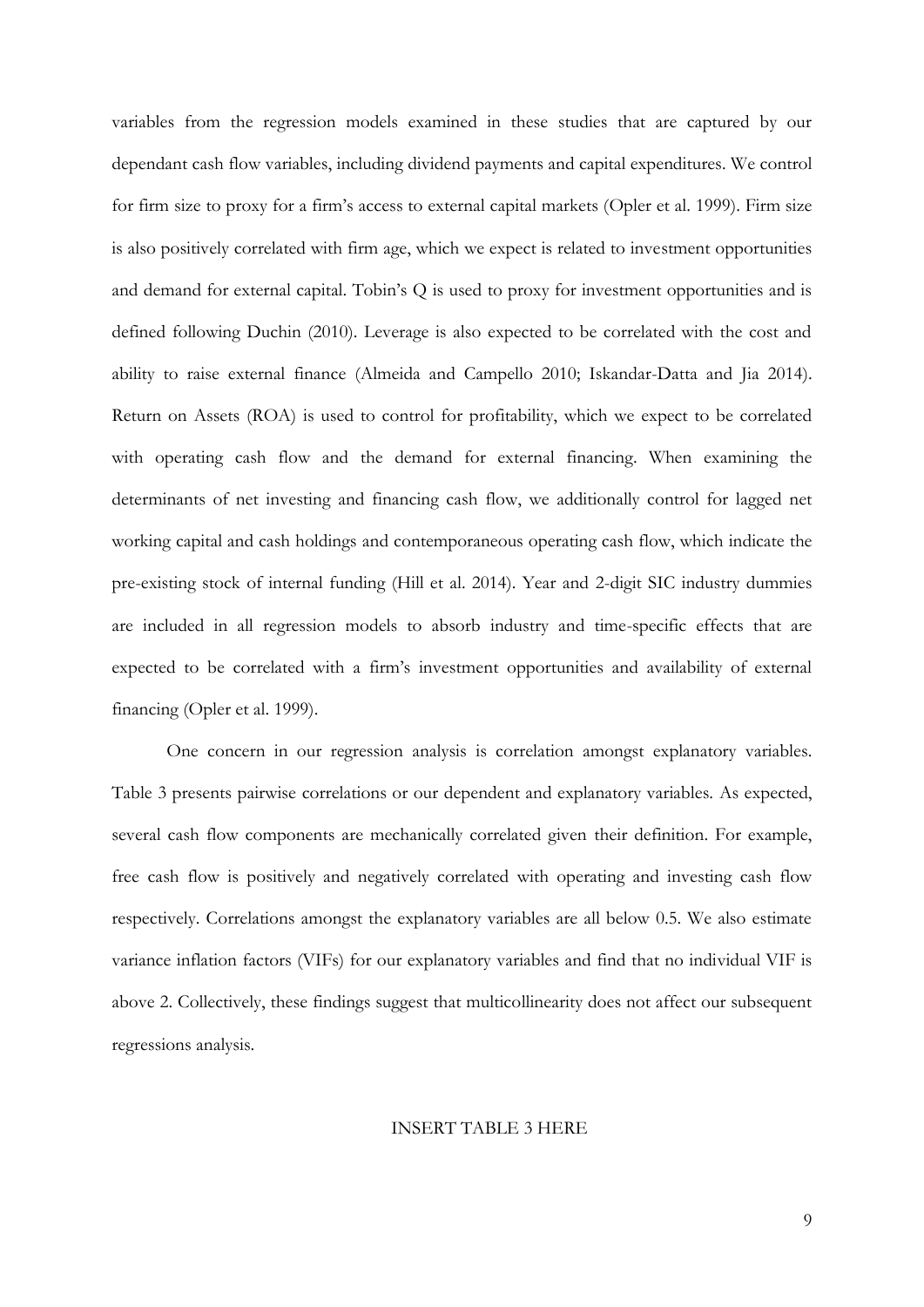#### **4 Differences in cash flows between specialized and diversified firms**

4.1 Univariate analysis of differences in cash flow across diversified and specialized firms Looking at cash flow components in diversified and specialized firms provides an initial overview of differences in these firms' financial management policy and how these firms have adjusted their cash flows to maintain their observed cash position. Accordingly, Table 4 reports firms' cash flow components for the sub-sample of 10,309 diversified firm-year observations relative to the sub-sample of 24,560 specialized firm-year observations. We compare mean and median differences in cash and cash flows across each group of firm year observations.

#### INSERT TABLE 4 HERE

We confirm the finding of lower cash holdings in diversified firms relative to specialized firms (see Duchin 2010; Subramaniam et al. 2011). The mean (median) of ratio of cash holdings to total assets for specialized firms is approximately double the corresponding figure for diversified firms.<sup>6</sup> Importantly, the annual speed of accumulating cash in specialized firms is also twice that of diversified firms. The mean (median) ratio of net cash flow to total assets in specialized firms is 1.9% (0.4%) compared to  $0.8\%$  (0.2%) in diversified firms.<sup>7</sup>

To study how the components of firm level cash flows vary between specialized and diversified firms we separate cash flows between operating, financing and investing cash flows. Consistent with Hund et al. (2010), we find higher operating cash flows of 8% for diversified firms relative to 5.1% for specialized firms. These preliminary results are consistent with hypothesis 2a that FCF in diversified firms is greater than or equal to FCF in specialized firms and support the precautionary saving hypothesis.

-

<sup>&</sup>lt;sup>6</sup> In an unreported analysis, we confirm the finding of a negative relation between cash holdings and corporate diversification in a regression analysis after controlling for a series of variables outlined in Opler et al. (1999).

<sup>7</sup> Our unreported analysis shows that average ratio of net cash flows to total assets in specialized firms is larger than diversified firms in 17 out of 20 years during the period 1990-2009. Additionally, during this 20 year period, net cash flow is positive in 18 years for specialized firms and 17 years for diversified firms.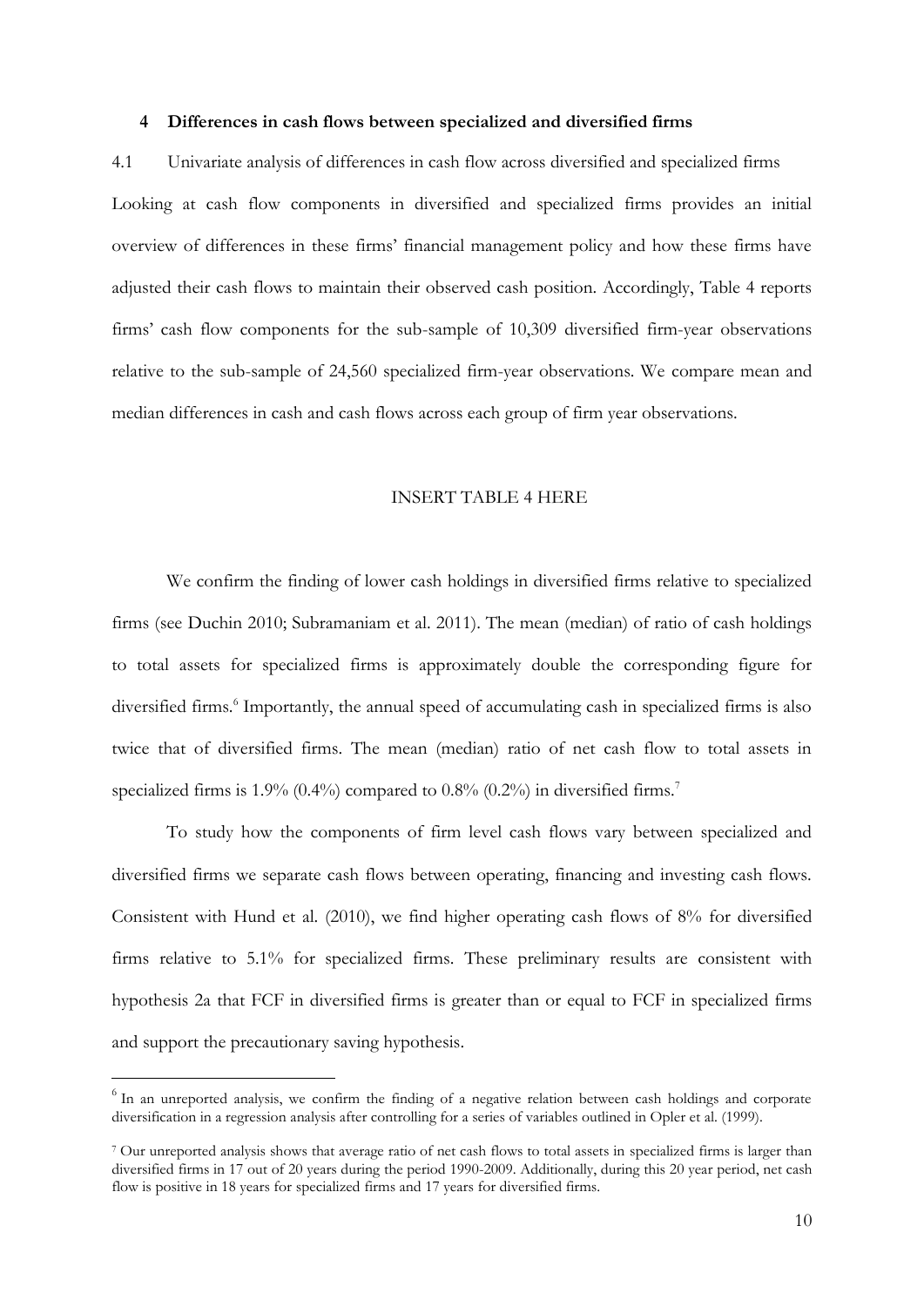Our univariate results also highlight that specialized firms accumulate cash at a quicker rate, despite lower free cash flows, through greater use of financing cash flow. The mean (median) ratio of financing cash flow to total assets in specialized firms is 6% (0.3%) compared to 0.8% (-1.2%) in diversified firms. Specifically, diversified firms' lower financing cash flows are the result of issuing significantly less equity and distributing higher cash payouts. On average, annual gross equity issuance is 8.1% of total assets in specialized firms while it is just 3.1% total assets in diversified firms. Moreover, average net equity issuance and dividend payouts in diversified firms are equal to 1.2% of total assets. Specialized firms, in contrast, rely heavily on external equity to finance their investment spending. Net equity issuance in specialized firms is, on average, equal to 6.1% total assets while dividend payouts equal 0.9% of their assets. These univariate statistics are consistent with hypothesis 2b that financing cash flow in diversified firms is less than financing cash flow in specialized firms.

Overall, the results from our univariate analysis suggest that (i) during the period 1990- 2009, both diversified and specialized firms have been increasing their cash balances; and (ii) the rate of cash building in specialized firms is more than double that in diversified firms. Diversified and specialized firms actively adopt distinct financial policies to manage their cash balance. Despite their FCF deficit, specialized firms raise external debt and equity financing to both finance investment spending and to accumulate cash on the balance sheet at a faster rate than observed for diversified firms.

4.2 Multivariate analysis of differences in cash flow across diversified and specialized firms We extend our analysis to estimate regressions of the determinants of cash flows and relate these to firm diversification and other control variables known to be correlated with firm level cash flows (see Almeida and Campello 2010; Denis and Sibilkov 2010; Gatchev et al. 2010). Standard errors are clustered at the firm level and we control for unobservable heterogeneity through industry and time fixed effects. These results are presented in Table 5.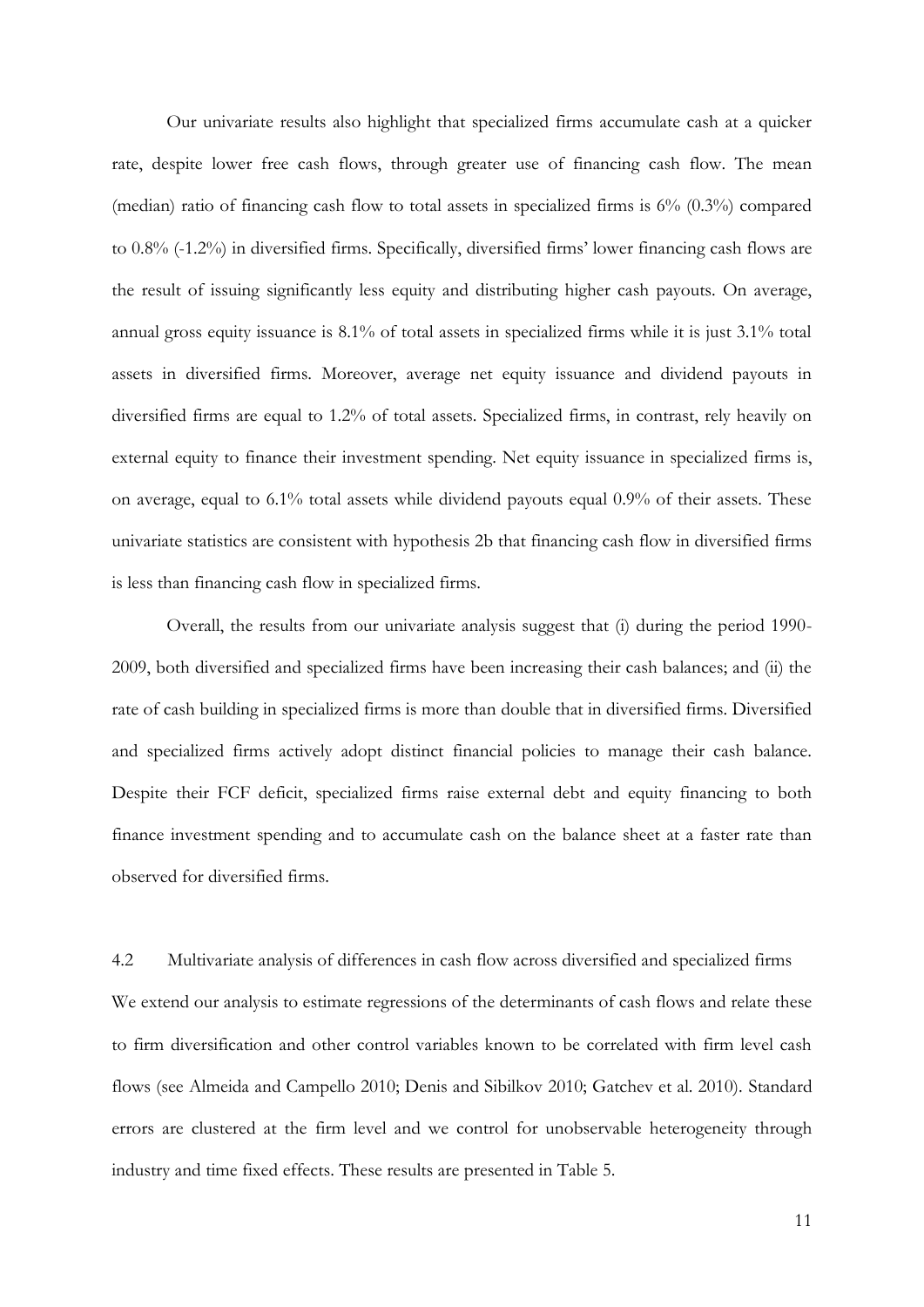#### INSERT TABLE 5 HERE

We find no significant difference in operating cash flows between diversified and specialized firms in Model 1 while Models 2 and 3 show that both investment and financing cash flow in diversified firms is significantly lower than the corresponding figures for specialized firms. This confirms that specialized firms do not accumulate cash more quickly than diversified firms because they generate higher level of operating cash flows nor because they invest less. Combining operating and investing cash flow, model 4 shows that FCF in diversified firms is significantly higher than FCF in specialized firms. These findings support hypotheses 2a (higher FCF) and 2b (lower financing cash flow) for differences in cash flow between diversified and specialized firms the precautionary saving hypothesis for lower cash holdings and accumulation in diversified firms.

These differences are also economically significant. The mean difference of free cash flow (financing cash flow) between diversified and specialized firms is equivalent to 1.08% (1.12%) of firms' total assets. The difference in investing cash flow between these firms is also non-trivial in economic terms and is equivalent to 0.78% value of total assets.

For our control variables we find that Tobin's Q is positively correlated with investment spending and therefore negatively related to FCF. Q is also positively related to financing cash flow, suggesting that firms with valuable investment opportunities are more likely to raise external financing. Financing cash flow is negatively related to firm size, suggesting that larger firms are more likely to finance investments from internally generated cash flows. Firm size is also positively related to operating cash flow. We find general support for the pecking order model of project financing given the negative relation between financing cash flow and both lagged cash balance and operating cash flow, and the positive relation between leverage and both investing and financing cash flow.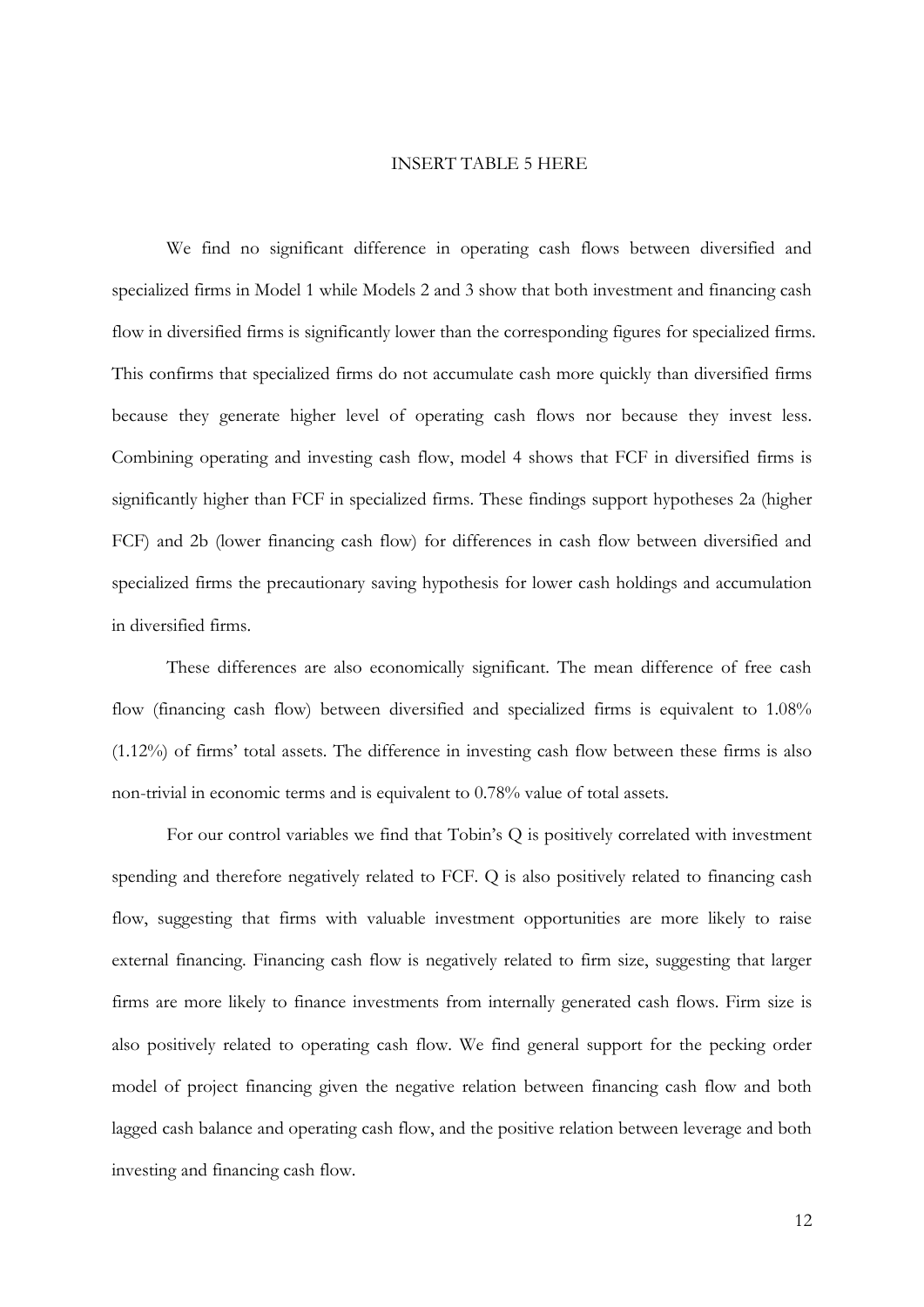Taken together, our findings show that diversified firms have higher FCF than specialized firms as they generate the same level of operating cash flow but invest less. Despite lower FCF, specialized firms accumulate cash at a quicker rate than diversified firms through higher net financing cash flows. Our findings complement Duchin (2010) who shows that greater coordination of cash flows and investment opportunities contributes to lower precautionary cash holdings in diversified firms. We find that lower investment expenditure, both in absolute terms and relative to operating cash flow is also a factor that according to precautionary motivation of saving cash contributes to reduced demand for cash in diversified firms (Bates et al. 2009; Kim et al. 1998; Opler et al. 1999).

# 4.3 Differences in financing cash flow between specialized and diversified firms

Our work in the previous section highlights that actively raising external financing allows specialized firms to accumulate cash more quickly than diversified firms despite negative internally generated FCF. Our findings also fail to support an agency cost of free cash flow hypothesis that diversified firms retain less cash due to overinvestment in value destroying projects.

This section extends our previous analysis to examine the individual components of financing cash flow identified by Dittmar and Duchin (2010) and Gatchev et al. (2010) as channels for firms to adjust their cash ratio, in a multivariate format. Separating financing cash flow between debt and equity raised and cash paid out through dividends and repurchases also allows us to distinguish between competing explanations of diversified firms' lower financing cash flow. We propose that diversified firms choose to raise less external financing cash flow. However, as a counter argument, it also possible that diversified firms are less able to raise finance externally. If diversified firms do have more difficulty in accessing external capital markets to raise cash they would likely compensate by paying lower dividends than specialized firms. Therefore, observing a higher level of cash payouts to equity investors would reject the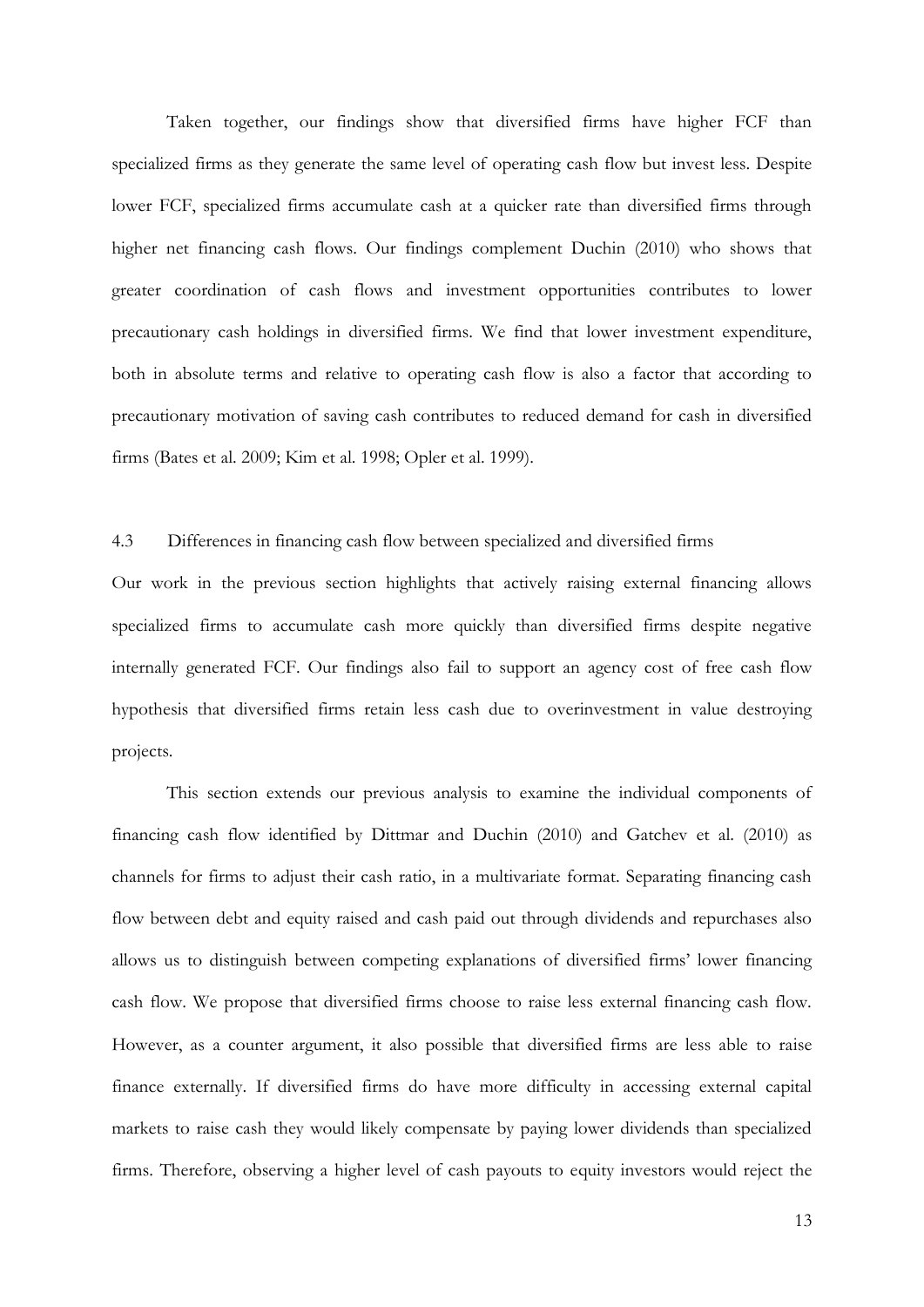limited external finance explanation and suggest that diversified firms actively choose to maintain lower financing cash flow. Table 6 presents the results obtained from the estimation of these models.

#### INSERT TABLE 6 HERE

Our empirical results favor the proposition that diversified firms choose to issue less debt and equity, but at the same time pay higher dividends to investors. We find that diversified raise less cash through debt issuance, and both gross and net equity issuance, whilst paying higher dividends to equity investors. The differences are again significant in both statistical and economic terms. The difference of net debt issuance is equivalent to 0.5% of total assets while it is equal to 0.47% of total assets for net equity issuance. Our results suggest that specialized firms use both debt and equity financing to finance the free cash flow shortfall identified previously and to accumulate cash on the balance sheet. Debt and equity are of similar economic importance relative to book value of assets.

The difference in dividend payouts between diversified and specialized firms is less pronounced, but remains statistically significant and is equivalent to 0.14% of total assets. This is consistent with studies of payout policy that find dividends are paid by firms with more predictable cash flows (e.g. Guay and Harford 2000). The imperfect correlation of cash flows across the segments of diversified firms allows for greater stability in dividend payouts. Diversified firms spend less on the repurchase of their own shares than specialized firms although the difference is insignificant.<sup>8</sup> Total cash payouts are also statistically indifferent between both types of firm, highlighting that dividend payments from steady operating cash flow at diversified firms drive any differences in payout policy between the two groups of firms.

-

<sup>8</sup> The finding that specialized firms repurchase more shares than diversified firms is consistent with arguments made in several studies on payout policy (see Jagannathan et al. 2000). Stock repurchases are viewed as a more suitable way to distribute profits in firms with less stable earning streams.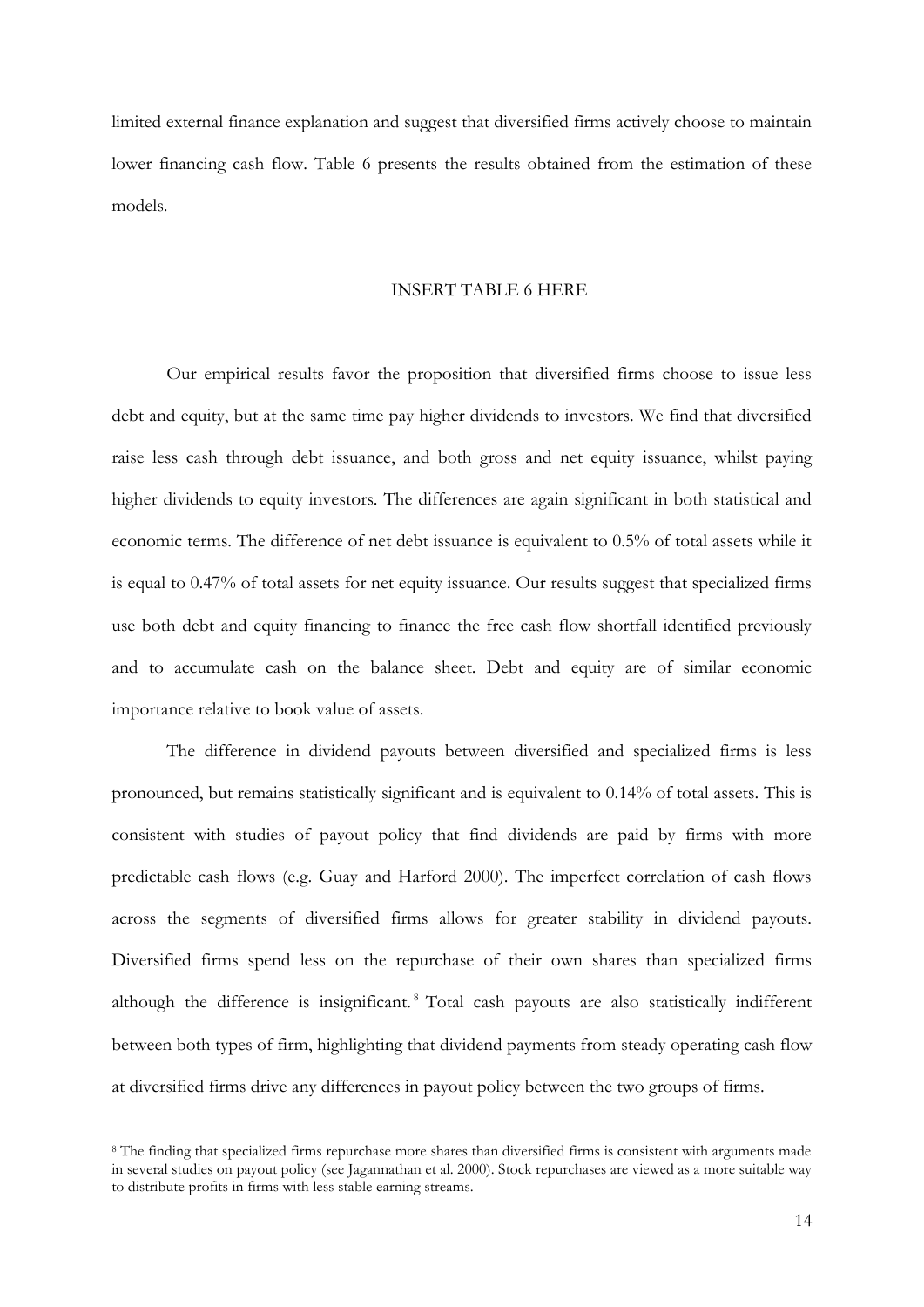Among control variables, firm size is positively related to access to both debt and equity financing, and with payout policy through both dividends and repurchases. Cash holdings are positively related to cash payouts and dividends are increasing with ROA. Consistent with the pecking order theory, operating cash flow is positively related to total payouts but is negatively related to the demand for debt and equity financing.

Summarily, our research suggests that diversified firms choose to maintain a lower cash balance by issuing less debt and equity capital and by distributing more cash as dividends relative to specialized firms. This extends the findings of Duchin (2010) by highlighting the channels through which diversified firms adapt their financial policy to maintain their lower cash balance.

#### **5 Robustness tests**

This section presents a summary of additional analysis and robustness testing that we have carried out to ensure the validity of our core findings.

#### 5.1 Change of cash flow characteristics around diversification decision

A concern with our core analysis in Table 5 is simultaneity or reverse causality between past accumulation of cash holdings and the ability to become diversified through greater investment spending. Anderson et al. (2011) find that firm risk changes surrounding diversifying acquisitions and we expect this will also have implications for the precautionary demand for cash holdings.

To address this concern we identify a sub-sample of firms that choose to become diversified, which we define as companies moving from a single industrial segment to more than one industrial segment in a given year (year t). For these cases, we examine mean and median changes in the components of net cash flow from one year prior  $(t-1)$  to one year following  $(t+1)$ the decision to become diversified. We exclude the diversification year to avoid any mechanical effects of the decision to become diversified, such as an increase in investment expenditure to acquire diversifying business assets. Table 7 presents the results of this analysis.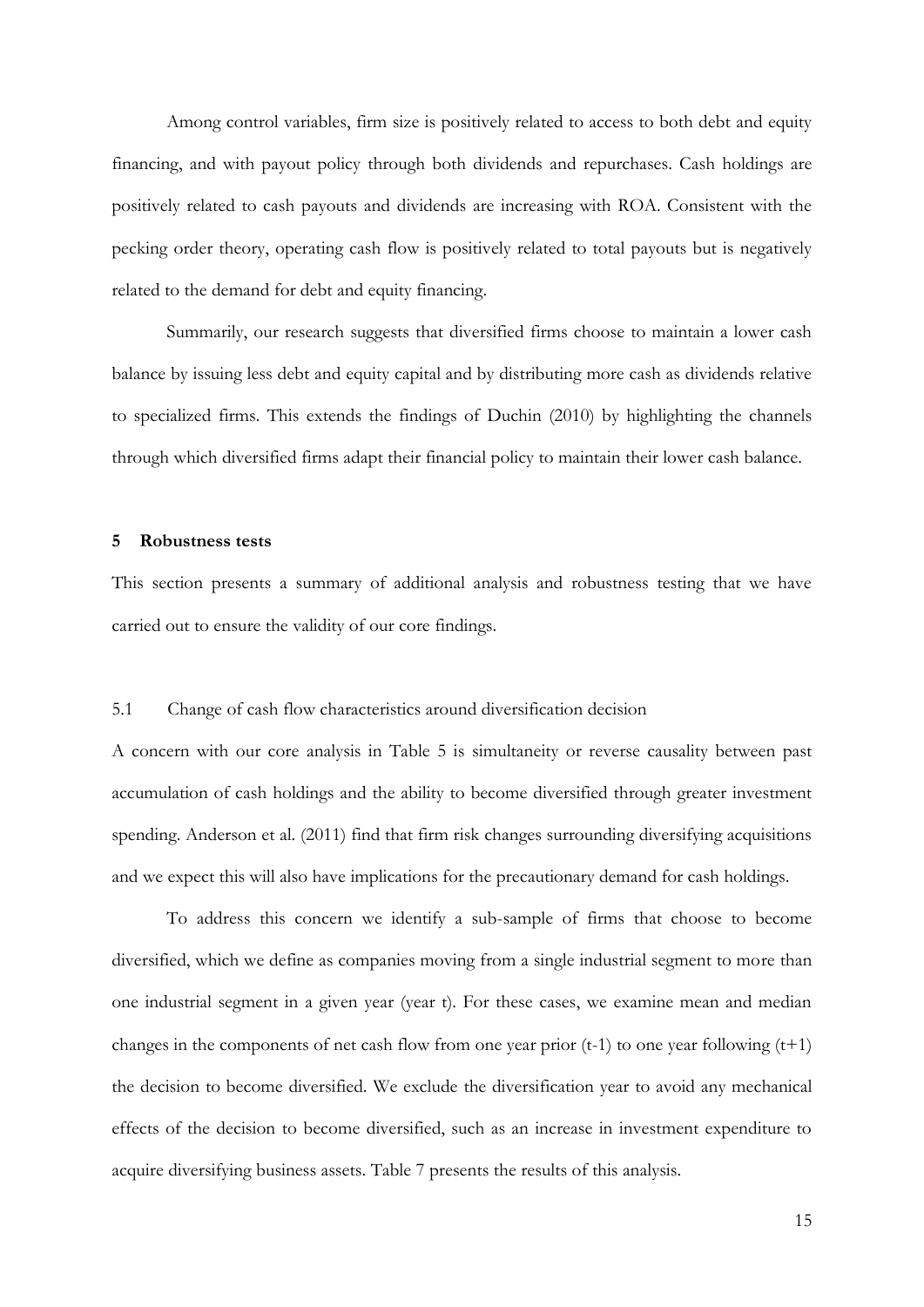#### INSERT TABLE 7 HERE

Consistent with the precautionary theory of cash holdings, diversifying firms reduce cash holdings in the year following the decision to diversify. For firms that become diversified, we find no change in operating cash flow and a reduction in investment spending, and as a result an increase in FCF, which supports hypothesis 2a. Firms also place less reliance on external finance in the year following the decision to become diversified, which supports our hypothesis 2b. Both findings are consistent with the precautionary motive for cash holdings. The differences in our key cash flow components are significant at the 5% level or better in all cases.

## 5.2 Alternative definitions of cash flow and diversification variables

We also examine the robustness of our results in Table 5 to the definition of cash flow and diversification variables. Table 8 reports the analyses with various alternative specifications using Table 5 as the base. Panel A keeps the dependent variables from Table 5 and uses the number of segments to proxy for corporate diversification as in Lang and Stulz (1994). Panel B uses alternative dependent variables the diversification dummy used in our earlier testing. In Panel B we replace operating cash flow with net income plus depreciation, investing cash flow with capital expenditures, and thus free cash flow as the difference between the two. Financing cash flow is replaced by the total of net equity and debt issuance, following Almeida and Campello (2010). In Panel C these new dependent variables are regressed on the number of segments. For brevity, we omit the coefficients for control variables and present only results for the proxy of firm diversification.

#### INSERT TABLE 8 HERE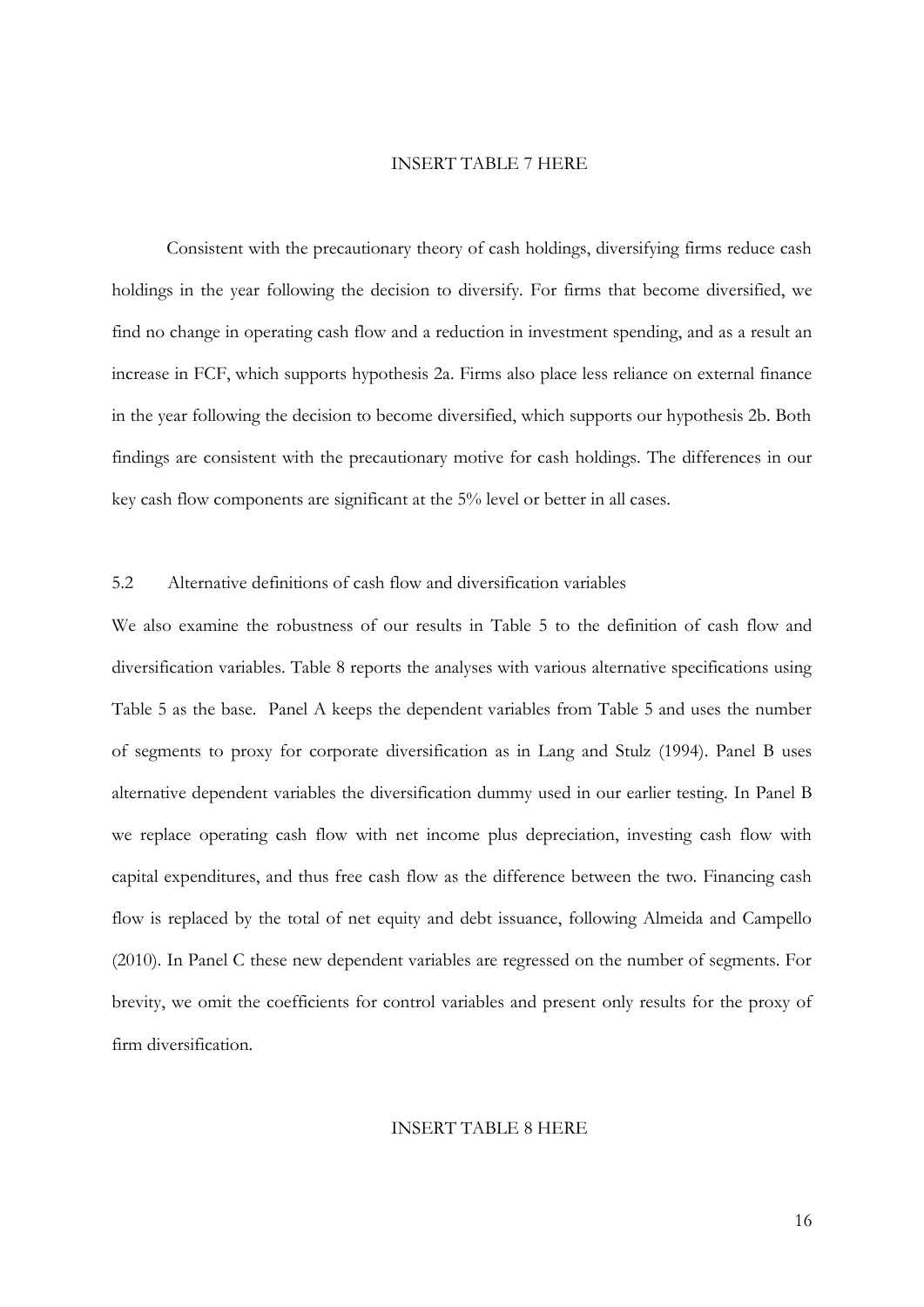Results from the table are largely consistent with our findings in Table 5. In Panel A, when number of segments is used to represent firm diversifications, the coefficients of the variables are similar in terms of significance level and magnitude to those reported earlier, suggesting that diversified firms have higher FCF than specialized firms, and lower investing and financing cash flow. In Panels B and C where alternative measures of cash flow components and different proxies for firm diversification are utilized, all results remain consistent with Table 5.

These findings confirm our earlier result that diversified firms have higher level of free cash flow as they have similar level of operating cash flow and lower level of investing cash flow in relative to specialized firms.

# 5.3 Effect of firm size and R&D expenditure

-

Duchin's (2010) analysis emphasizes the important role for the functioning of internal capital markets in the relation between diversification and cash holdings. We expect that the functioning of these internal markets is also correlated with both firm size and research and development (R&D) expenditure and we examine this issue in Tables 9 and 10 respectively.

Table 9 replicates the core findings from Table 5 separately for large (Panel A) and small firms (Panel B). Large firms are defined as firm-years in the upper quartile of book value of total assets and small firms are those in the lowest three quartiles of book value of assets.<sup>9</sup> Our findings on the core relation between corporate diversification and the components of net cash flow are consistent across both panels. We again find a negative relation between diversification and both investing and financing cash flow, and a positive relation between diversification and free cash flow. This confirms that our earlier support for hypotheses 2a and 2b is not a result of spurious correlation arising from the impact of firm size on diversification and the functioning of internal capital markets.

<sup>&</sup>lt;sup>9</sup> Our results are unchanged if we define large firms as those with book value of assets above the sample median.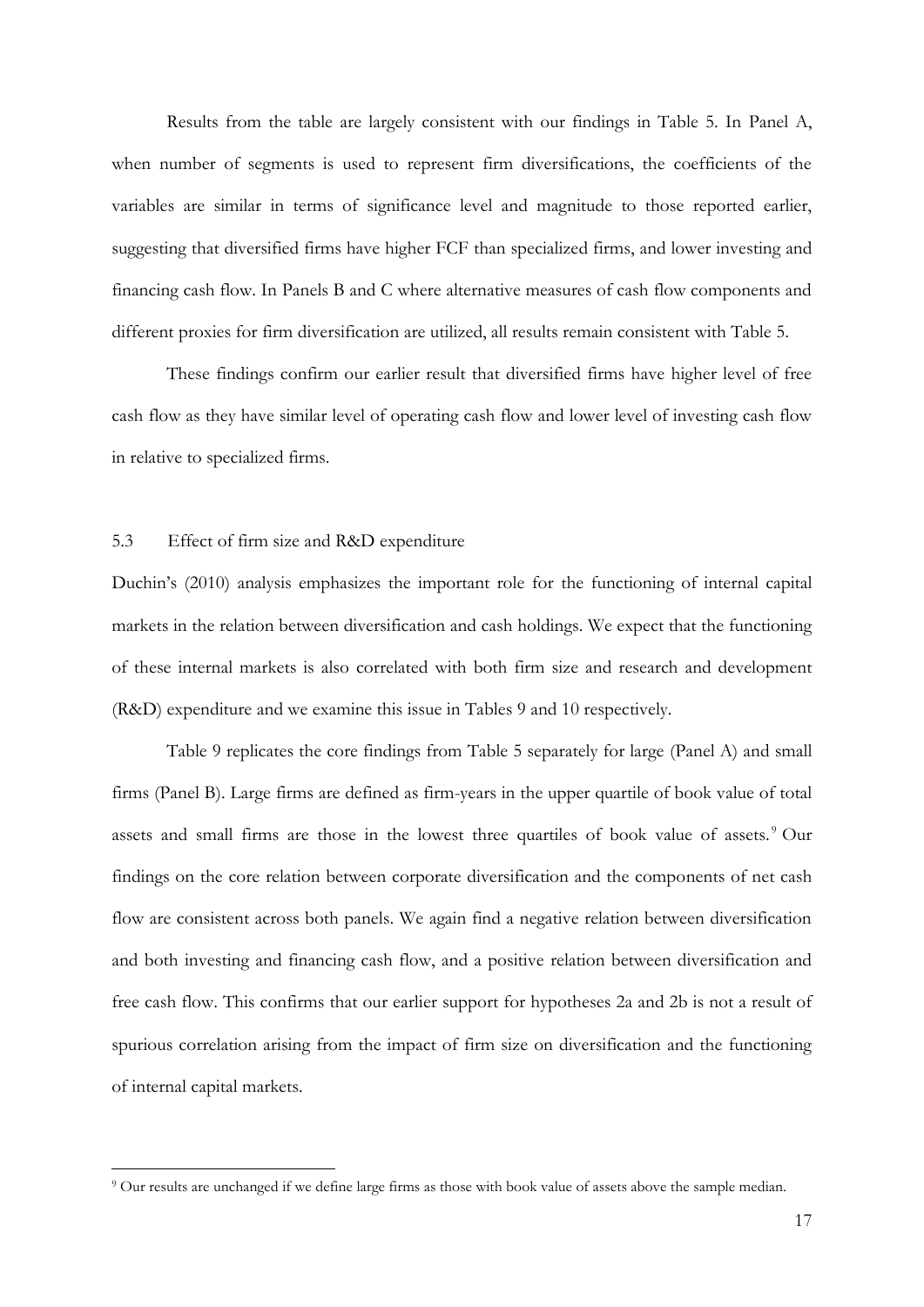#### INSERT TABLES 9 AND 10 HERE

Pinkowitz et al. (2015) argue that R&D intensive firms have incentives to hold more cash to hedge against future underinvestment risks. Lyandres and Palazzo (2015) show that increases in cash holdings in recent years are driven almost exclusively by innovative and R&D intensive firms. We examine this issue in more depth here. Table 10 replicates our findings separately for firms with positive R&D values and those with zero R&D values. Following Opler et al. (1999) firm years with missing R&D values are treated as zero values in our analysis. Approximately 27% of firm years have positive values for R&D data and we present results for these findings in Panel A. Panel B reports our findings for firms with zero R&D expenditure.

Focusing on R&D firms in Panel A, we again find that diversified firms invest less and make less use the financing cash flow channel than specialized firms. Operating cash flows in diversified firms are lower than for a specialized firm, which leads to no difference in free cash flow between diversified and specialized firms. However, our key finding that specialized firms invest greater amounts than diversified firms and finance this through greater use of external financing remains. Our results for non-R&D firms in Panel B are identical to those presented in Table 5. Diversified firms are characterized by lower investing cash flow, higher FCF and lower financing cash flow relative to specialized firms.

#### **6 Conclusions**

This paper examines the link between corporate diversification, corporate liquidity and financial management by investigating the differences in cash flow components between diversified and specialized firms. Duchin (2010) and Subramaniam et al. (2011) document significantly lower cash holdings and annual accumulation of cash in diversified firms. This paper asks how diversified firms manage their cash flows to maintain this lower rate of cash accumulation.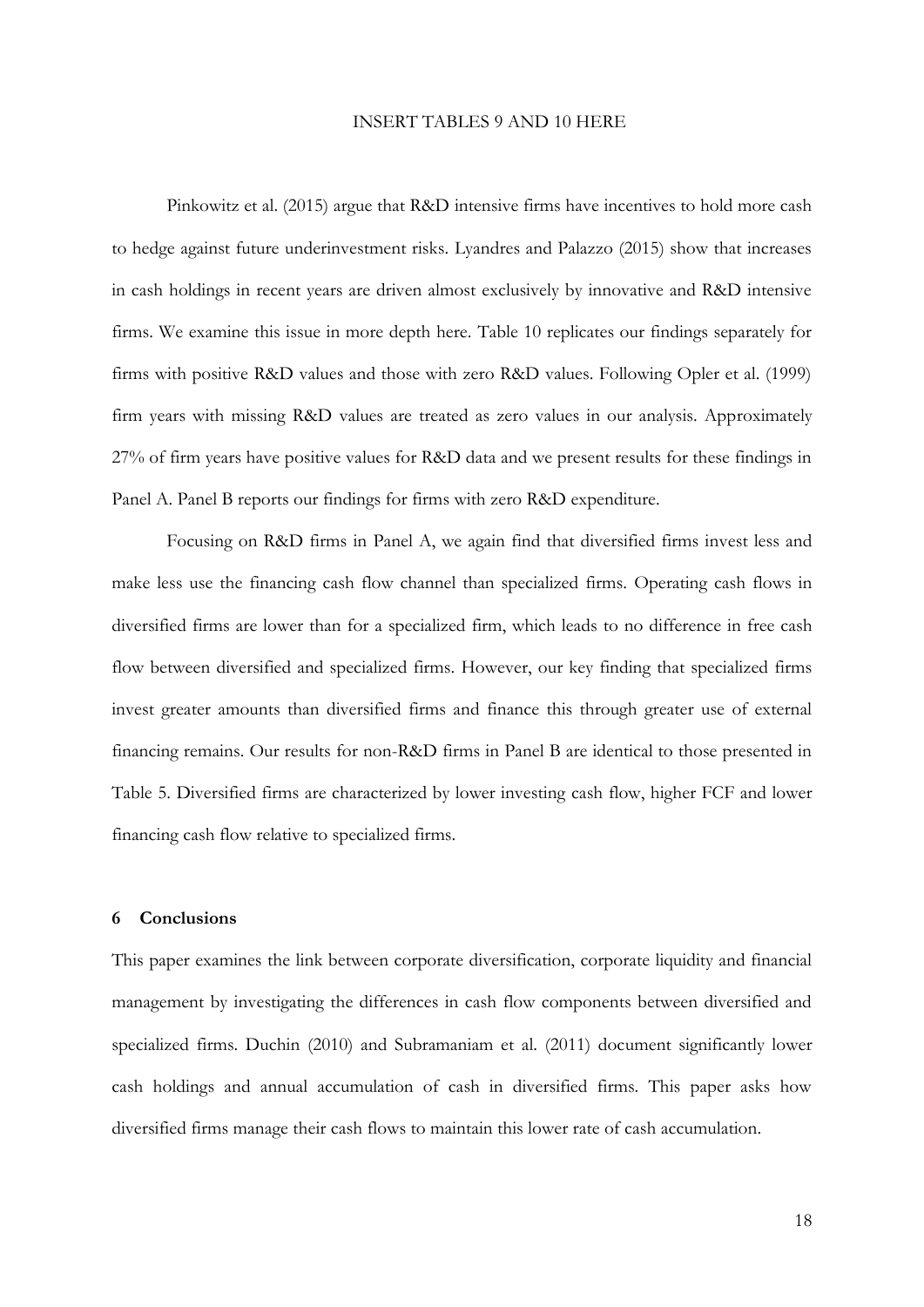Using a sample of 34,869 US firm-year observations from 1990 to 2009, we find that diversified firms generate a similar level of operating cash flow and invest less than specialized firms. Operating cash flow in diversified firms is sufficient to fully cover investment demand, suggesting that diversified firms make a strategic choice to save less cash within the firm, rather than because they generate less cash within the firm. We show that diversified firms have lower cash balances because they make less use of external financing relative to specialized firms. More specifically, we show that diversified firms raise significantly less debt, less equity, and distribute higher cash dividends than specialized firms. Specialized firms accumulate cash at a quicker rate despite investing more than internally generated operating cash flow. They achieve this through raising debt and equity in external capital markets to cover investment spending and accumulate cash on the firm's balance sheet.

Our results confirm the important assumption underlying the work of Duchin (2010) that diversified firms have lower optimal level of cash holdings because they are in better position to internally finance investments from operating cash flow. We also show that in addition to greater coordination of cash flows and investment opportunities, lower investment expenditure in diversified firms is a factor that according to the precautionary motivation for cash holdings contributes to reduce demand for cash in these firms.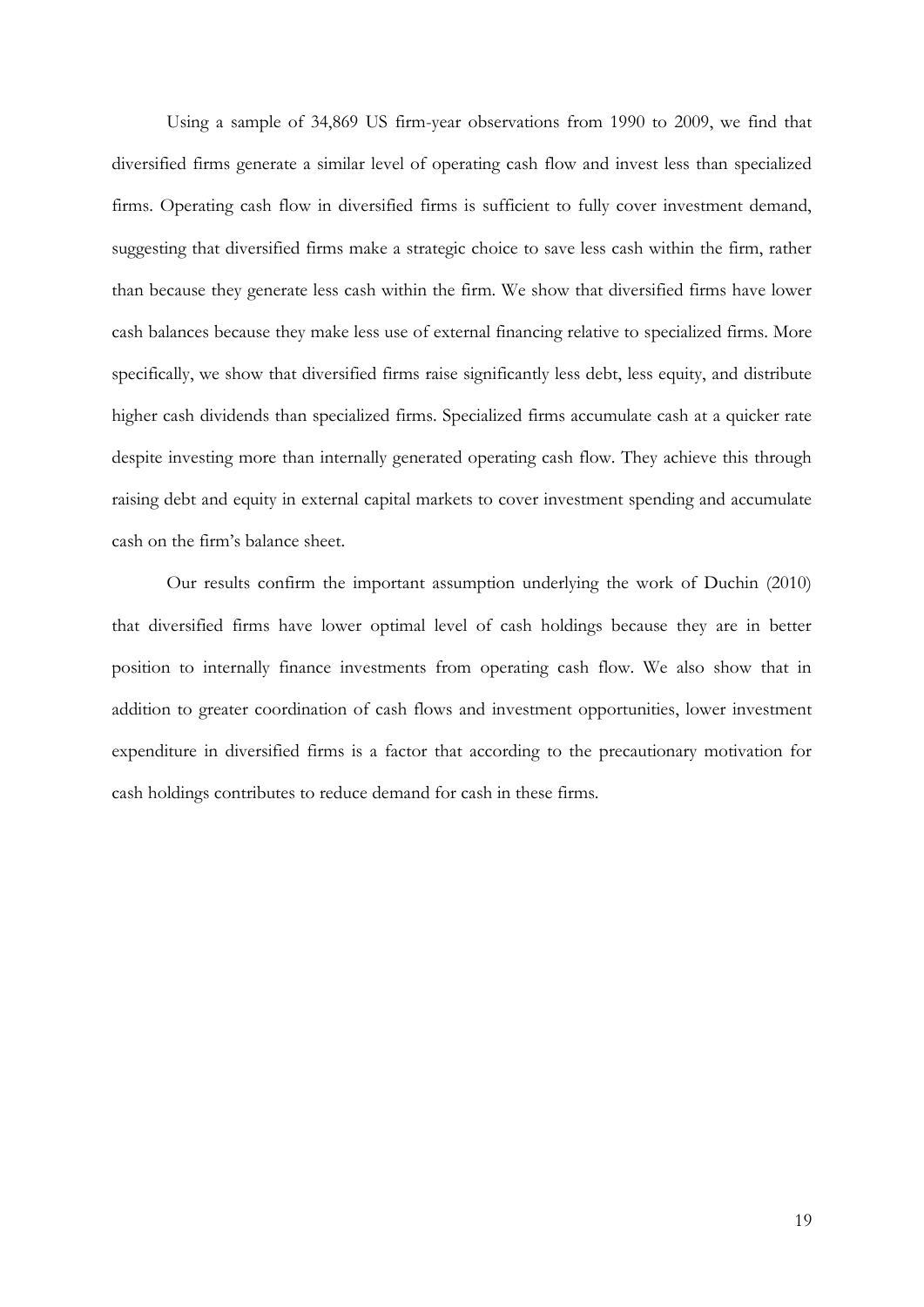#### **References**

- Acharya VV, Almeida H, Campello M (2007) Is cash negative debt? A hedging perspective on corporate financial policies. J Financ Intermed 16:515-554
- Almeida H, Campello M (2010) Financing frictions and the substitution between internal and external funds. J Financ Quant Anal 45:589-622
- Anagnostopoulou CS (2013) Cash holdings: determining factors and impact on future operating performance for listed versus unlisted firms. Rev Pac Basin Financ Mark Policies 16:1-48
- Anderson RI, Stowe JD, Xing X (2011) Does corporate diversification reduce firm risk? Evidence from diversifying acquisitions. Rev Pac Basin Financ Mark Policies 14:485-504
- Bates TW, Kahle KM, Stulz RM (2009) Why do US firms hold so much more cash than they used to? J Financ 64:1985-2021
- Berger P, Ofek E (1995) Diversification's effect on firm value. J Financ Econ 37:39–65
- Denis DJ, Sibilkov V (2010) Financial constraints, investment, and the value of cash holdings. Rev Financ Stud 23:247-269
- Dimitrov V, Tice S (2006) Corporate diversification and credit constraints: real effects across the business cycle. Rev Financ Stud 19:1465-1498
- Dittmar A, Duchin R (2010) The dynamics of cash. Working paper, University of Michigan
- Duchin R (2010) Cash holdings and corporate diversification. J Financ 65:955-992
- Gatchev VA, Pulvino T, Tarhan V (2010) The interdependent and intertemporal nature of financial decisions: an application to cash flow sensitivities. J Financ 65:725-763
- Guay W, Harford J (2000) The cash-flow permanence and information content of dividend increases versus repurchases. J Financ Econ 57:385-415
- Hadlock CJ, Ryngaert MD, Thomas SE (2001) Corporate structure and equity offerings: are there benefits to diversification? J Bus 74:613-635
- Hill MD, Fuller KP, Kelly, GW, Washam JO (2014) Corporate cash holdings and political connections. Rev Quant Financ Acc 42:123-142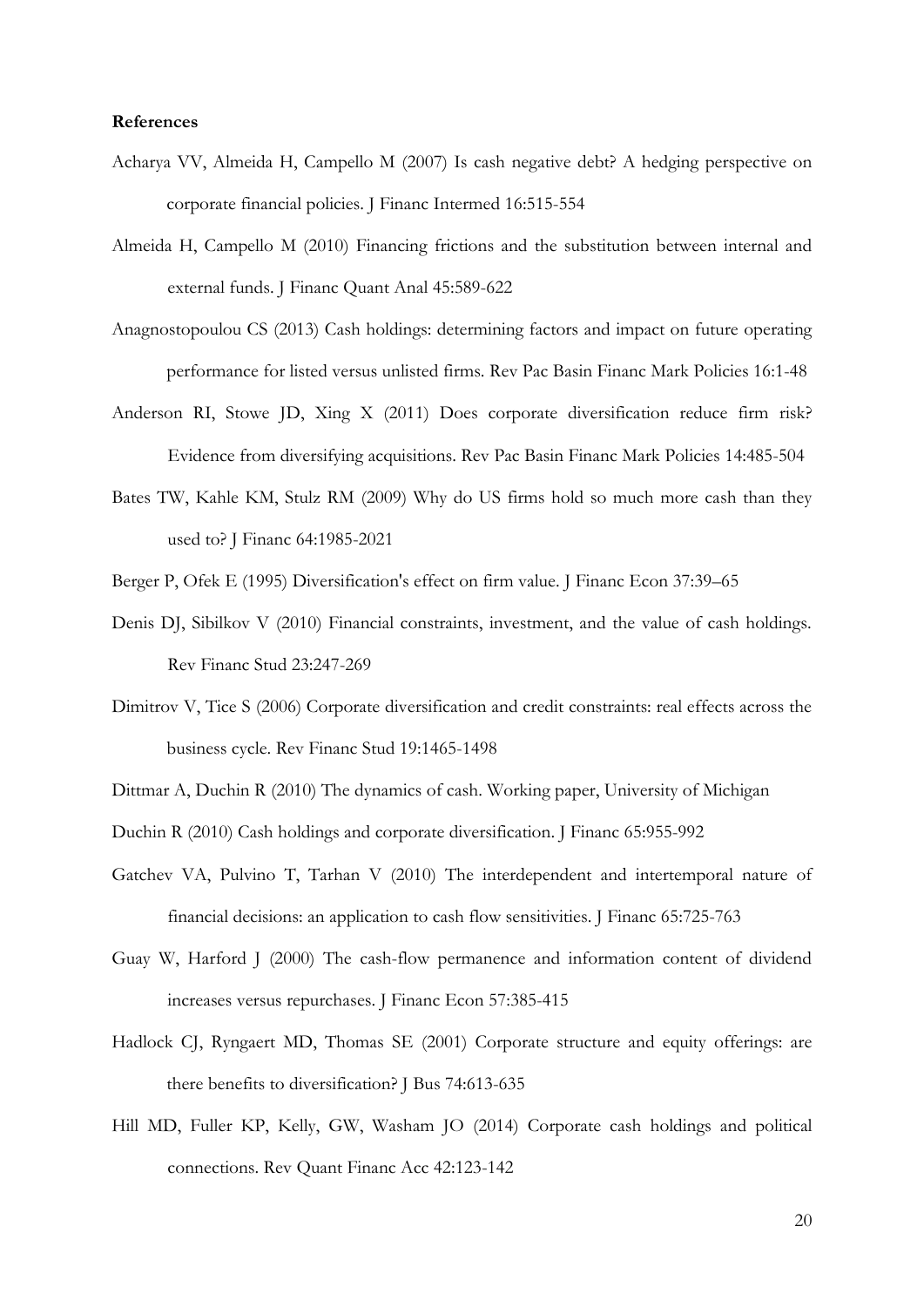- Hund J, Monk D, Tice S (2010) Uncertainty about average profitability and the diversification discount. J Financ Econ 96:463-484
- Inderst R, Muller HM (2003) Internal versus external financing: An optimal contracting approach. J Financ 63:1033–1062
- Iskandar-Datta ME, Jia Y (2014) Investor protection and corporate cash holdings around the world: new evidence. Rev Quant Financ Acc 43:245-273
- Jagannathan M, Stephens CP, Weisbach MS (2000) Financial flexibility and the choice between dividends and stock repurchases. J Financ Econ 57:355–384
- Jensen MC (1986) Agency costs of free cash flow, corporate finance, and takeovers. Am Econ Rev 76:323-329
- Keynes JM (1936) General theory of employment, interest and money. Harcourt Brace, London
- Kim CS, Mauer DC, Sherman AE (1998) The determinants of corporate liquidity: theory and evidence. J Financ Quant Anal 33:335-359
- Lang LHP, Stulz RM (1994) Tobin's Q, corporate diversification, and firm performance. J Polit Econ 102:1248-1280
- Lewellen WG (1971) A pure financial rationale for the conglomerate merger. J Financ 26:521- 537
- Lyandres E, Palazzo B (2015) Cash holdings, competition, and innovation. J Financ Quant Anal forthcoming
- Melicher RW, Rush DF (1973) The performance of conglomerate firms: recent risk and return experience. J Financ 28:381-388
- Myers, SC (1984) The capital structure puzzle. J Financ 39:574-592
- Opler T, Pinkowitz L, Stulz R, Williamson R (1999) The determinants and implications of corporate cash holdings. J Financ Econ 52:3-46
- Peyer UC (2002) Internal and external capital markets. Working paper, INSEAD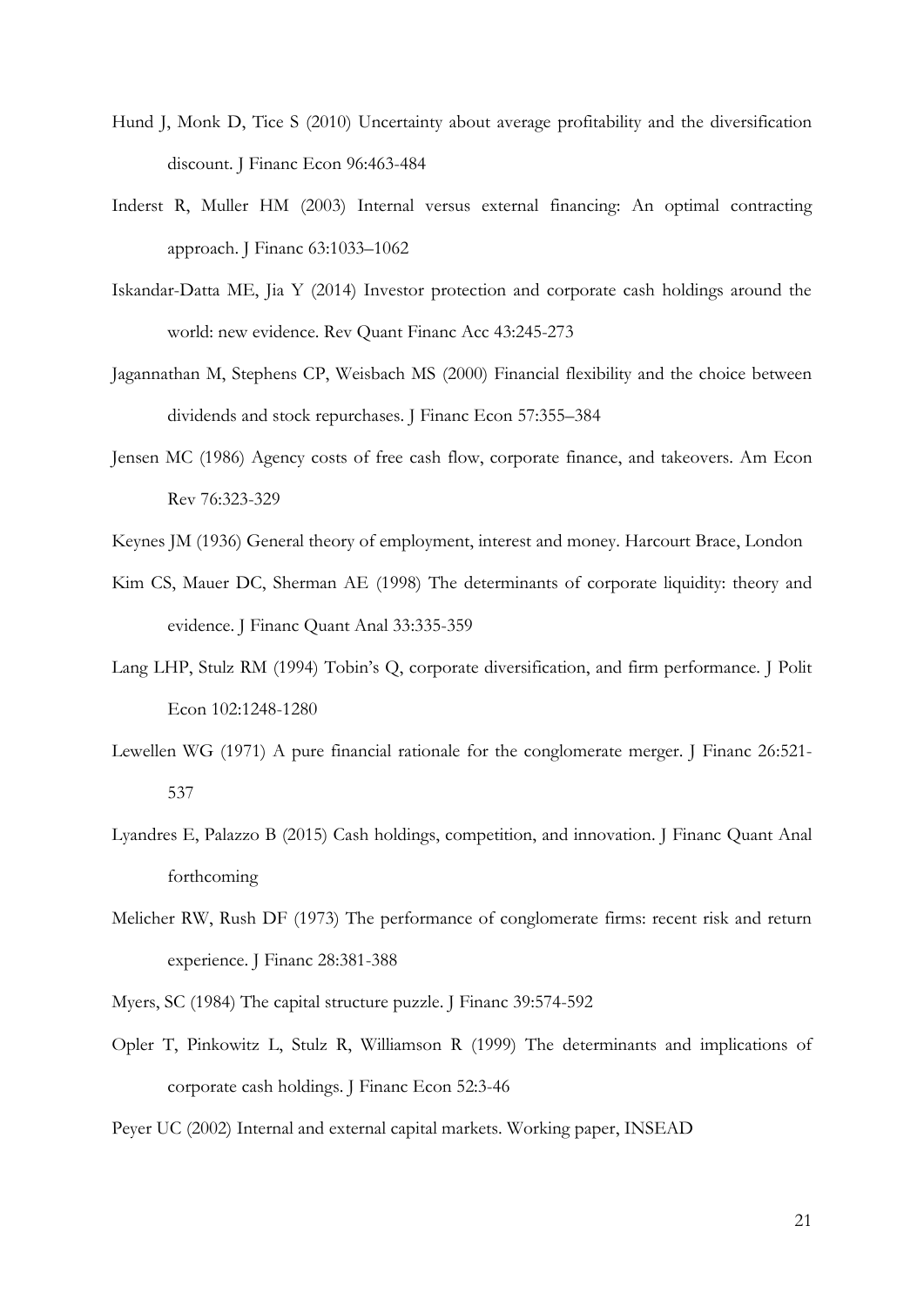- Pinkowitz L, Stulz RM, Williamson R (2015) Do U.S. firms hold more cash than foreign firms? Rev Financ Stud forthcoming
- Ruland W, Zhou P (2005) Debt, diversification, and valuation. Rev Quant Financ Acc 25:277- 291
- Shleifer A, Vishny RW (1992) Liquidation values and debt capacity: a market equilibrium approach. J Financ 47:1343-1366
- Shyam-Sunder L, Myers SC (1999) Testing static tradeoff against pecking order models of capital structure. J Financ Econ 51:219-244

Stulz RM (1990) Managerial discretion and optimal financing policies. J Financ Econ 26:3-27

- Subramaniam V, Tang TT, Yue H, Zhou X (2011) Firm structure and corporate cash holdings. J Corp Financ 17:759-773
- Weston JF, Mansinghka SK (1971) Tests of the efficiency performance of conglomerate firms. J Financ 26:919-936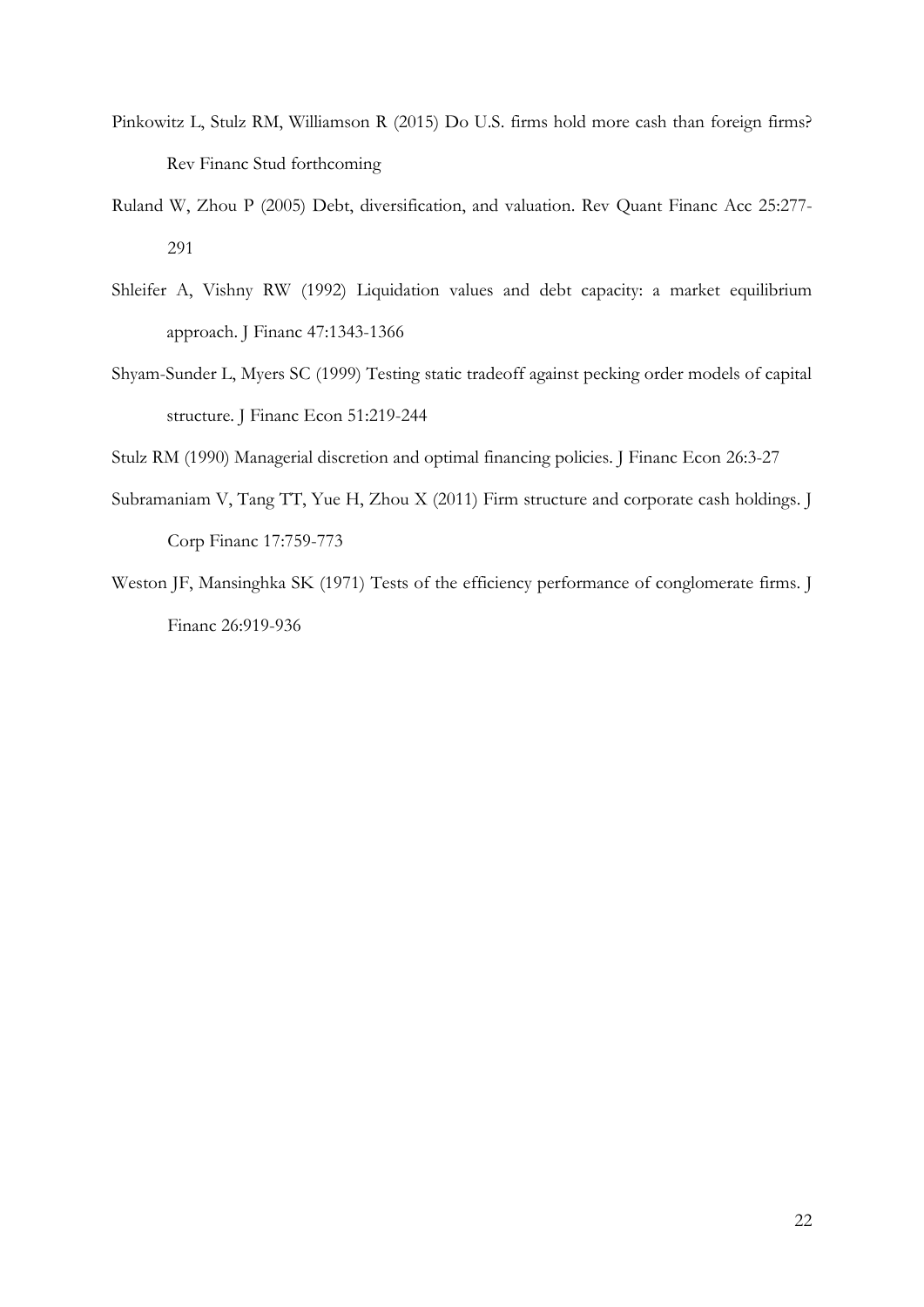## **Table 1** Variable definitions

| Variable                         | Definition                                                                                                                        |
|----------------------------------|-----------------------------------------------------------------------------------------------------------------------------------|
| Diversification                  | Dummy variable that takes a value of one for diversified firms and                                                                |
|                                  | zero for specialized firms                                                                                                        |
| Segments                         | A count of the number of industrial segments that represent 10%                                                                   |
|                                  | or more of firm consolidated revenues                                                                                             |
| Specialized firms                | Firms with segment(s) operating in only one two-digit SIC code                                                                    |
| Diversified firms                | Firms operating in more than one two-digit SIC code                                                                               |
| Cash/assets                      | Cash and short-term investments /total assets                                                                                     |
| Cash flow/assets                 | (Income before extraordinary items<br>$^{+}$<br>depreciation<br>and                                                               |
|                                  | amortization)/total assets                                                                                                        |
| Net operating cash flow/assets   | Net cash receipts and disbursements from operating activity                                                                       |
|                                  | representing the sum of cash flow, extraordinary items and other                                                                  |
|                                  | operating cash flow /total assets                                                                                                 |
| Net cash flow/assets             | Change in cash and short-term investment from one year to the                                                                     |
|                                  | next/total assets                                                                                                                 |
| Other operating cash flow/assets | Net change in working capital excluding changes in short term                                                                     |
|                                  | borrowings and changes in cash /total assets                                                                                      |
| Net investing cash flow/assets   | Net cash receipts and disbursements resulting from capital                                                                        |
|                                  | expenditures, disposal of fixed assets, increase in other assets and                                                              |
|                                  | other investing activities / total assets                                                                                         |
| Capex/assets                     | Capital expenditure / total assets                                                                                                |
| Acquisition/assets               | Assets acquired from acquisitions or mergers/total assets                                                                         |
| Assets sale/assets               | Amount received from the sale of property, plant and equipment                                                                    |
|                                  | /total assets                                                                                                                     |
| Free cash flow (FCF)/assets      | Net operating cash flow/assets - Net investing cash flow/assets                                                                   |
| Net financing cash flow/assets   | Net cash receipts and disbursements resulting from changes in long                                                                |
|                                  | or short term debt, proceeds from sale of stock, stock repurchased,<br>dividends paid and other financing activities/total assets |
| Net debt issuance/assets         | (Long-term debt issuance – long-term debt reduction)/total assets                                                                 |
| Gross equity issuance/assets     | Sale of common and preferred stocks/ total assets                                                                                 |
| Net equity issuance/assets       | (Sale of common and preferred stocks - purchase of common and                                                                     |
|                                  | preferred stocks)/total assets                                                                                                    |
| Repurchases/assets               | Purchase of common and preferred stocks/total assets                                                                              |
| Dividend/assets                  | Cash dividends for common stocks/total assets                                                                                     |
| Payout/assets                    | (Cash dividends + purchase of common<br>and preferred                                                                             |
|                                  | stocks)/total assets                                                                                                              |
| Firm size                        | Natural logarithm of book value of total assets                                                                                   |
| Tobin's Q                        | Market value of assets (total assets+ market value of common                                                                      |
|                                  | equity – common equity – deferred taxes)/(0.9*total assets + $0.1*$                                                               |
|                                  | market value of assets)                                                                                                           |
| Leverage                         | (Debt in current liabilities + long-term debt)/ total assets                                                                      |
| Net working capital (NWC)/assets | (Current assets - current liabilities - cash)/ total assets                                                                       |
| Return on Assets (ROA)           | (Net income/ total assets)*100                                                                                                    |

This table describes the definition of variables used in this paper.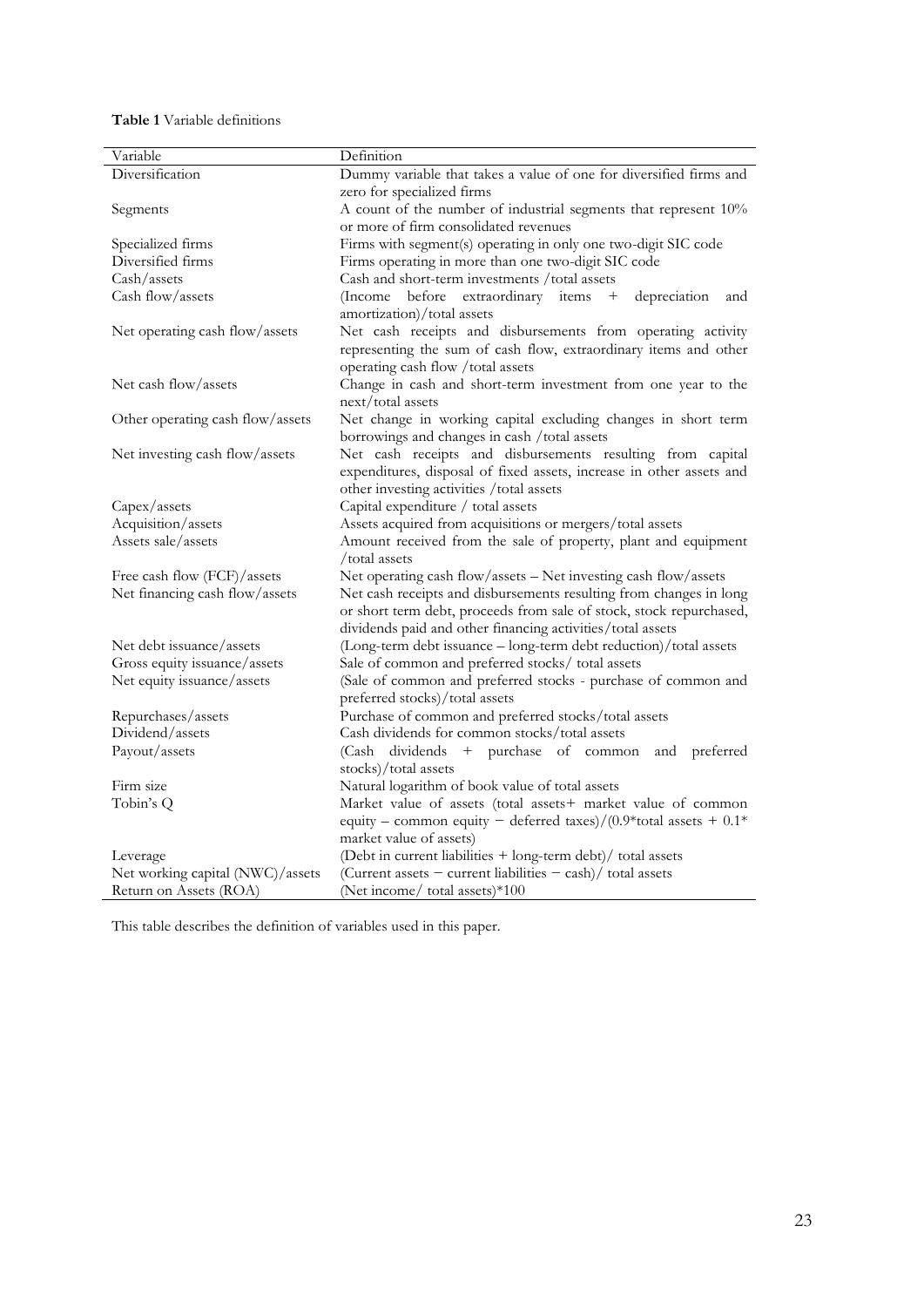#### **Table 2** Summary statistics

| Variable                       | Mean     | Median | Standard deviation | Number of<br>observations |
|--------------------------------|----------|--------|--------------------|---------------------------|
| Diversification                | 0.296    | 0.000  | 0.456              | 34,869                    |
| Segments                       | 2.062    | 2.000  | 1.454              | 34,869                    |
| Cash/assets                    | 0.192    | 0.096  | 0.225              | 34,869                    |
| Cash flow/assets               | 0.048    | 0.086  | 0.182              | 34,869                    |
| Net operating cash flow/assets | 0.059    | 0.083  | 0.156              | 34,832                    |
| Net cash flow/assets           | 0.016    | 0.003  | 0.132              | 34,836                    |
| Net investing cash flow/assets | 0.087    | 0.066  | 0.150              | 34,832                    |
| Free cash flow/assets          | $-0.028$ | 0.006  | 0.192              | 34,829                    |
| Net financing cash flow/assets | 0.044    | 0.000  | 0.197              | 34,830                    |
| Firm size                      | 5.655    | 5.546  | 1.899              | 34,869                    |
| Tobin's Q                      | 1.853    | 1.514  | 1.095              | 34,869                    |
| Capex/assets                   | 0.063    | 0.042  | 0.076              | 34,850                    |
| Leverage                       | 0.198    | 0.159  | 0.193              | 34,846                    |
| Repurchases/assets             | 0.018    | 0.000  | 0.055              | 34,416                    |
| Dividend/assets                | 0.010    | 0.000  | 0.035              | 34,791                    |
| Payout/assets                  | 0.028    | 0.003  | 0.068              | 34,366                    |
| NWC/assets                     | 0.097    | 0.085  | 0.196              | 34,674                    |
| Return On Assets (ROA)         | $-0.001$ | 0.042  | 0.185              | 34,869                    |

This table contains summary statistics for a sample of nonfinancial and nonutility US firms from 1990 to 2009 with non-missing segment data and total market capitalization greater than \$10M. Data is taken from Worldscope and Thomson Financial. Firms with any of cash flow components, cash holdings or total long-term debt greater than total assets are excluded from the sample. All variables are defined in Table 1.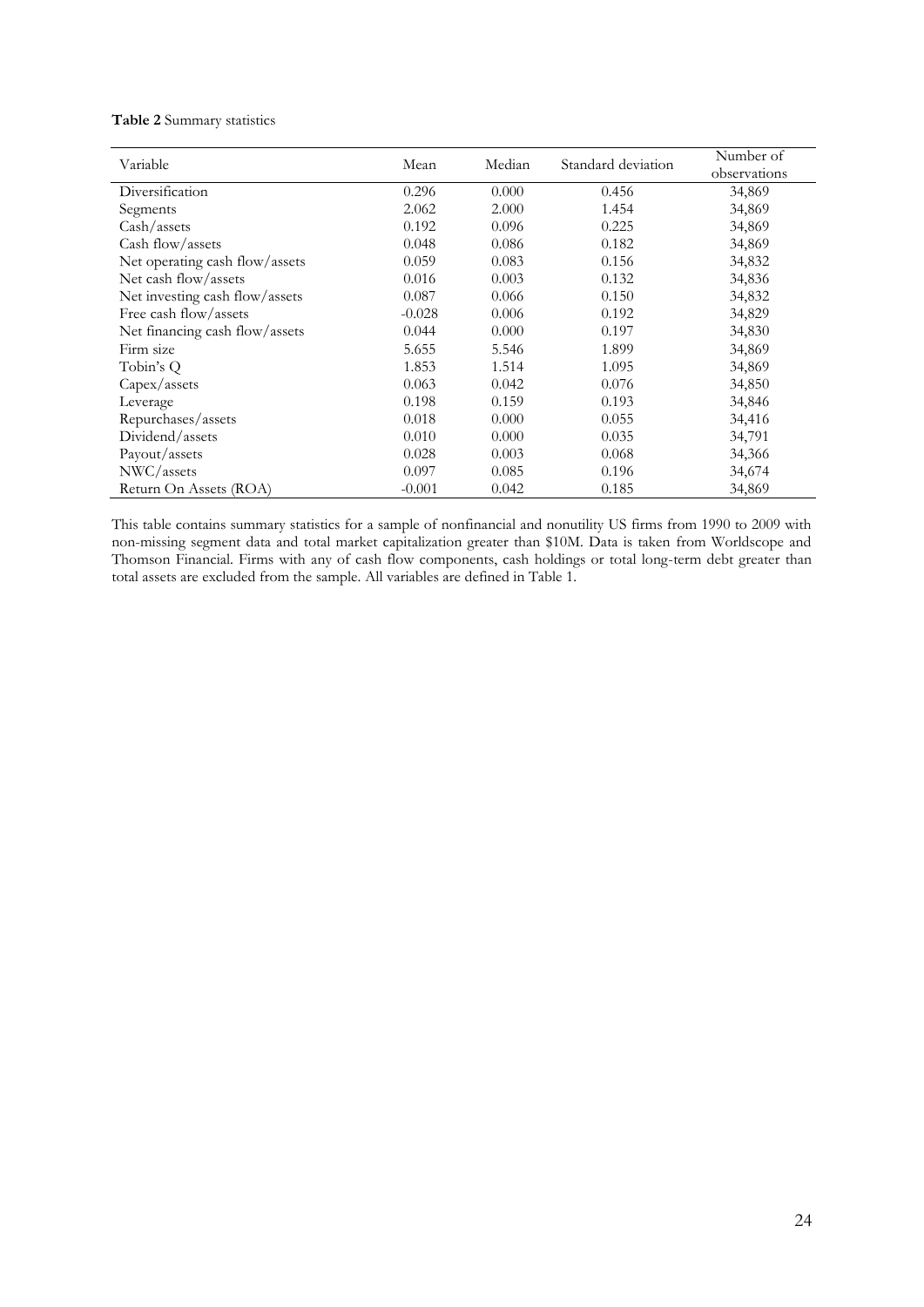#### **Table 3** Correlation matrix

|                                | Cash /<br>assets | Cash flow<br>assets | Net cash<br>flow $/$<br>assets | Net<br>operating<br>cash flow<br>assets | Net<br>investing<br>cash flow<br>assets | Free cash<br>flow $\prime$<br>assets | Net<br>financing<br>cash flow<br>assets | Diversifi-<br>cation | Firm size | Tobin's<br>Q | Capex /<br>assets | Leverage | Dividend<br>assets | Payout,<br>assets | NWC/<br>assets |
|--------------------------------|------------------|---------------------|--------------------------------|-----------------------------------------|-----------------------------------------|--------------------------------------|-----------------------------------------|----------------------|-----------|--------------|-------------------|----------|--------------------|-------------------|----------------|
| Cash flow/assets               | $-0.289$         |                     |                                |                                         |                                         |                                      |                                         |                      |           |              |                   |          |                    |                   |                |
| Net cash flow/assets           | 0.231            | 0.133               |                                |                                         |                                         |                                      |                                         |                      |           |              |                   |          |                    |                   |                |
| Net operating cash flow/assets | $-0.254$         | 0.770               | 0.194                          |                                         |                                         |                                      |                                         |                      |           |              |                   |          |                    |                   |                |
| Net investing cash flow/assets | $-0.033$         | 0.144               | $-0.189$                       | 0.216                                   |                                         |                                      |                                         |                      |           |              |                   |          |                    |                   |                |
| Free cash flow/assets          | $-0.182$         | 0.516               | 0.306                          | 0.649                                   | $-0.603$                                |                                      |                                         |                      |           |              |                   |          |                    |                   |                |
| Net financing cash flow/assets | 0.332            | $-0.413$            | 0.376                          | $-0.500$                                | 0.460                                   | $-0.767$                             |                                         |                      |           |              |                   |          |                    |                   |                |
| Diversification                | $-0.198$         | 0.098               | $-0.038$                       | 0.085                                   | $-0.034$                                | 0.096                                | $-0.120$                                |                      |           |              |                   |          |                    |                   |                |
| Firm size                      | $-0.325$         | 0.300               | $-0.031$                       | 0.322                                   | 0.021                                   | 0.246                                | $-0.260$                                | 0.278                |           |              |                   |          |                    |                   |                |
| Tobin's Q                      | 0.377            | $-0.096$            | 0.165                          | $-0.089$                                | 0.115                                   | $-0.163$                             | 0.270                                   | $-0.129$             | $-0.237$  |              |                   |          |                    |                   |                |
| Capex/assets                   | $-0.173$         | 0.108               | $-0.060$                       | 0.148                                   | 0.356                                   | $-0.157$                             | 0.112                                   | $-0.028$             | 0.017     | 0.025        |                   |          |                    |                   |                |
| Leverage                       | $-0.431$         | $-0.027$            | $-0.075$                       | $-0.009$                                | 0.034                                   | $-0.034$                             | $-0.017$                                | 0.136                | 0.271     | $-0.237$     | 0.088             |          |                    |                   |                |
| Dividend/assets                | $-0.046$         | 0.153               | $-0.041$                       | 0.168                                   | $-0.047$                                | 0.174                                | $-0.197$                                | 0.043                | 0.100     | 0.063        | $-0.009$          | $-0.014$ |                    |                   |                |
| Payout/assets                  | $-0.002$         | 0.219               | $-0.063$                       | 0.261                                   | $-0.096$                                | 0.288                                | $-0.323$                                | 0.027                | 0.146     | 0.117        | $-0.021$          | $-0.046$ | 0.571              |                   |                |
| NWC/assets                     | $-0.282$         | 0.249               | $-0.042$                       | 0.088                                   | $-0.067$                                | 0.124                                | $-0.149$                                | 0.018                | $-0.034$  | $-0.213$     | $-0.141$          | $-0.097$ | 0.003              | $-0.048$          |                |
| <b>ROA</b>                     | $-0.248$         | 0.975               | 0.150                          | 0.734                                   | 0.134                                   | 0.496                                | $-0.381$                                | 0.100                | 0.299     | $-0.081$     | 0.047             | $-0.044$ | 0.149              | 0.214             | 0.285          |

This table presents pairwise correlations of dependent and explanatory variables for our sample of nonfinancial and nonutility US firms from 1990 to 2009 with non-missing segment data and total market capitalization greater than \$10M. Data is taken from Worldscope and Thomson Financial. Firms with any of cash flow components, cash holdings or total long-term debt greater than total assets are excluded from the sample. All variables are defined in Table 1.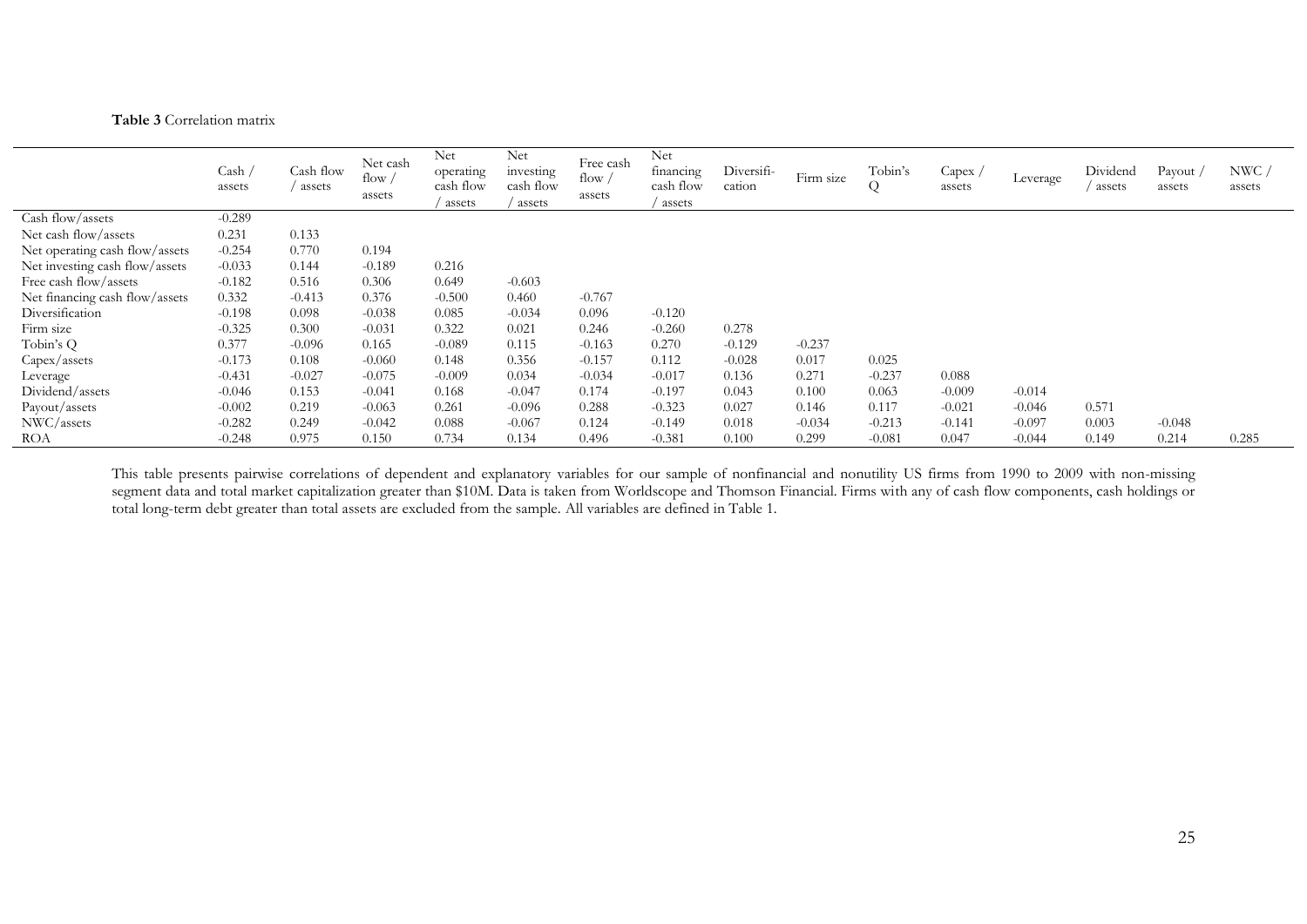**Table 4** Cash flow differences between diversified and specialized firms

|                                         | Specialized firms |          | Diversified firms |          | $T -$                                   |                      |
|-----------------------------------------|-------------------|----------|-------------------|----------|-----------------------------------------|----------------------|
| Variable names                          | Mean              | Median   | Mean              | Median   | statistics of<br>difference<br>in means | Wilcoxon P-<br>value |
| Cash/assets                             | 0.221             | 0.126    | 0.124             | 0.060    | 39.140***                               | $<.0001***$          |
| Net cash flow/assets                    | 0.019             | 0.004    | 0.008             | 0.002    | $7.180***$                              | $< 0001***$          |
| Net operating cash<br>flow/assets $(A)$ | 0.051             | 0.079    | 0.080             | 0.088    | $-15.940***$                            | $<.0001***$          |
| Cash flow/assets                        | 0.036             | 0.083    | 0.075             | 0.091    | $-18.390***$                            | $< 0001***$          |
| Other operating cash<br>flow/assets     | $-0.015$          | $-0.010$ | $-0.013$          | $-0.009$ | $-2.180**$                              | $0.071*$             |
| Net investing cash<br>flow/assets $(B)$ | 0.091             | 0.068    | 0.080             | 0.063    | $6.550***$                              | $< 0001***$          |
| Capex/assets                            | 0.065             | 0.041    | 0.060             | 0.043    | $5.410***$                              | $< 0.001***$         |
| Acquisition/assets                      | 0.025             | 0.000    | 0.029             | 0.000    | $-5.380***$                             | $< .0001$ ***        |
| Asset sale/assets                       | 0.010             | 0.000    | 0.014             | 0.001    | $-5.820***$                             | $< 0001***$          |
| Free cash flow/assets<br>(FCF)          | $-0.040$          | 0.000    | 0.000             | 0.019    | $-18.180***$                            | $< 0001***$          |
| Net financing cash<br>flow/assets $(C)$ | 0.060             | 0.003    | 0.008             | $-0.012$ | 22.590***                               | $< 0001***$          |
| Net debt issuance/assets                | 0.007             | 0.000    | 0.009             | 0.000    | $-1.390$                                | 0.602                |
| Gross equity<br>issuance/assets         | 0.081             | 0.007    | 0.031             | 0.004    | $25.250***$                             | $< 0.001***$         |
| Net equity issuance/assets              | 0.061             | 0.002    | 0.012             | 0.000    | 23.910***                               | $< 0001***$          |
| Repurchases/assets                      | 0.018             | 0.000    | 0.019             | 0.000    | $-1.040$                                | $< .0001$ ***10      |
| Dividend/assets                         | 0.009             | 0.000    | 0.012             | 0.001    | $-8.040***$                             | $< .0001$ ***        |
| Payout/assets                           | 0.027             | 0.000    | 0.031             | 0.001    | $-5.010***$                             | $< .0001$ ***        |

This table reports a comparison of mean and median cash flows across diversified and specialized firms. Positive (negative) items in sections (A) and (C) with the exception of cash payouts to equity investors through dividends or repurchases represent cash inflows (outflows). Positive (negative) items in section (B) represent cash outflows (inflows) with the exception of asset sales. All variables are defined in Table 1. The Wilcoxon p-value is the probability value of a Wilcoxon test of the hypothesis that the two samples have same underlying distribution. \*\*\*, \*\* and \*, indicate that differences are significant at the 1%, 5%, and 10% level respectively.

-

<sup>&</sup>lt;sup>10</sup> This indicates that median repurchase payout in diversified firms is statistically larger that in specialized firms.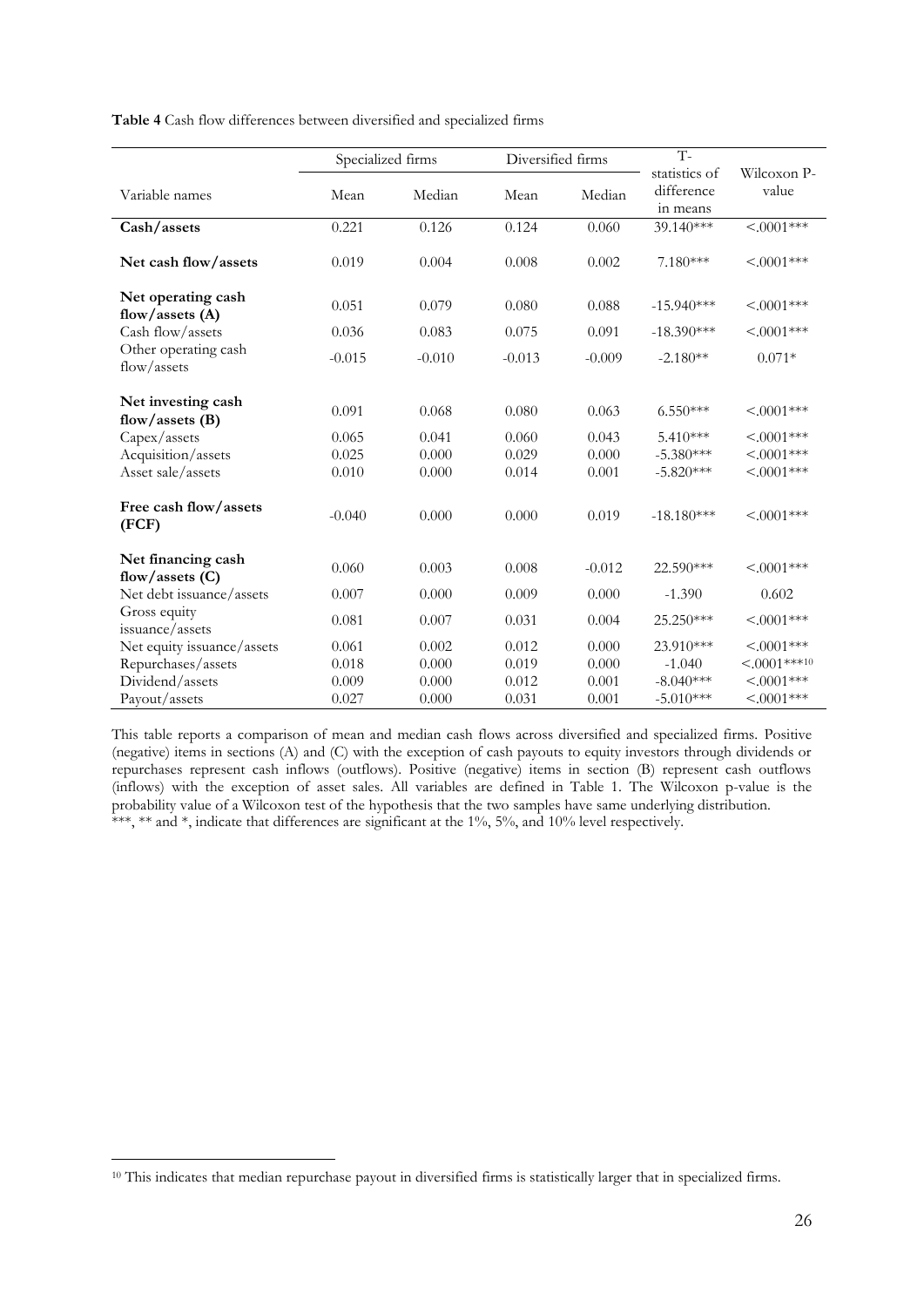|                           |          | Model 1                           |          | Model 2                           |          | Model 3                           |           | Model 4               |
|---------------------------|----------|-----------------------------------|----------|-----------------------------------|----------|-----------------------------------|-----------|-----------------------|
| Dependent<br>Variable     |          | Net operating cash<br>flow/assets |          | Net investing cash<br>flow/assets |          | Net financing cash<br>flow/assets |           | Free cash flow/assets |
|                           | Est.     | t Value                           | Est.     | t Value                           | Est.     | Est.                              | Est.      | t Value               |
| Intercept                 | 0.666    | 0.670                             | $-3.719$ | $-1.410$                          | $-3.746$ | $-1.270$                          | $-27.950$ | $***$<br>$-4.120$     |
| Diversification           | $-0.089$ | $-0.550$                          | $-0.779$ | $-4.170$ ***                      | $-1.127$ | $-5.690$ ***                      | 1.077     | $***$<br>5.150        |
| Firm size                 | 0.979    | $17.530$ ***                      | $-0.007$ | $-0.120$                          | $-0.353$ | $-5.440$<br>***                   | 0.857     | 12.890<br>$***$       |
| Tobin's Q                 | 0.069    | 0.700                             | 1.789    | 14.850 ***                        | 3.123    | 20.760 ***                        | $-1.818$  | $-12.900$ ***         |
| Leverage                  | $-0.738$ | $-1.510$                          | 8.016    | 12.330 ***                        | 7.847    | $10.940$ ***                      | $-6.007$  | $***$<br>$-8.590$     |
| $ROA \times 100$          | 0.586    | 62.490 ***                        | $-0.016$ | $-1.610$                          | $-0.001$ | $-0.090$                          | 0.468     | $***$<br>46.730       |
| Lagged                    |          |                                   |          |                                   |          |                                   |           |                       |
| NWC/assets                |          |                                   | 1.563    | 2.750<br>***                      | 1.421    | $2.150$ **                        |           |                       |
| Lagged                    |          |                                   |          |                                   |          |                                   |           |                       |
| Cash/assets               |          |                                   | 2.870    | 4.540<br>$***$                    | $-1.550$ | $-2.280$ **                       |           |                       |
| Net operating             |          |                                   |          |                                   |          |                                   |           |                       |
| cash flow/assets          |          |                                   | 0.265    | $19.760$ ***                      | $-0.545$ | $-37.740$ ***                     |           |                       |
| Year fixed effects        | Yes      |                                   | Yes      |                                   | Yes      |                                   | Yes       |                       |
| Industry fixed<br>effects | Yes      |                                   | Yes      |                                   | Yes      |                                   | Yes       |                       |
| R-Square                  | 0.581    |                                   | 0.146    |                                   | 0.319    |                                   | 0.299     |                       |
| N Obs                     | 34,809   |                                   | 30,109   |                                   | 30,109   |                                   | 34,806    |                       |

**Table 5** Diversification and cash flow components

This table reports regressions of the determinants of cash flows. These models use OLS regression with year and industry fixed effects and standard errors are clustered at the firm level. All variables are defined in Table 1. \*\*\*, \*\* and \*, indicate that estimates are significant at the 1%, 5%, and 10% level respectively.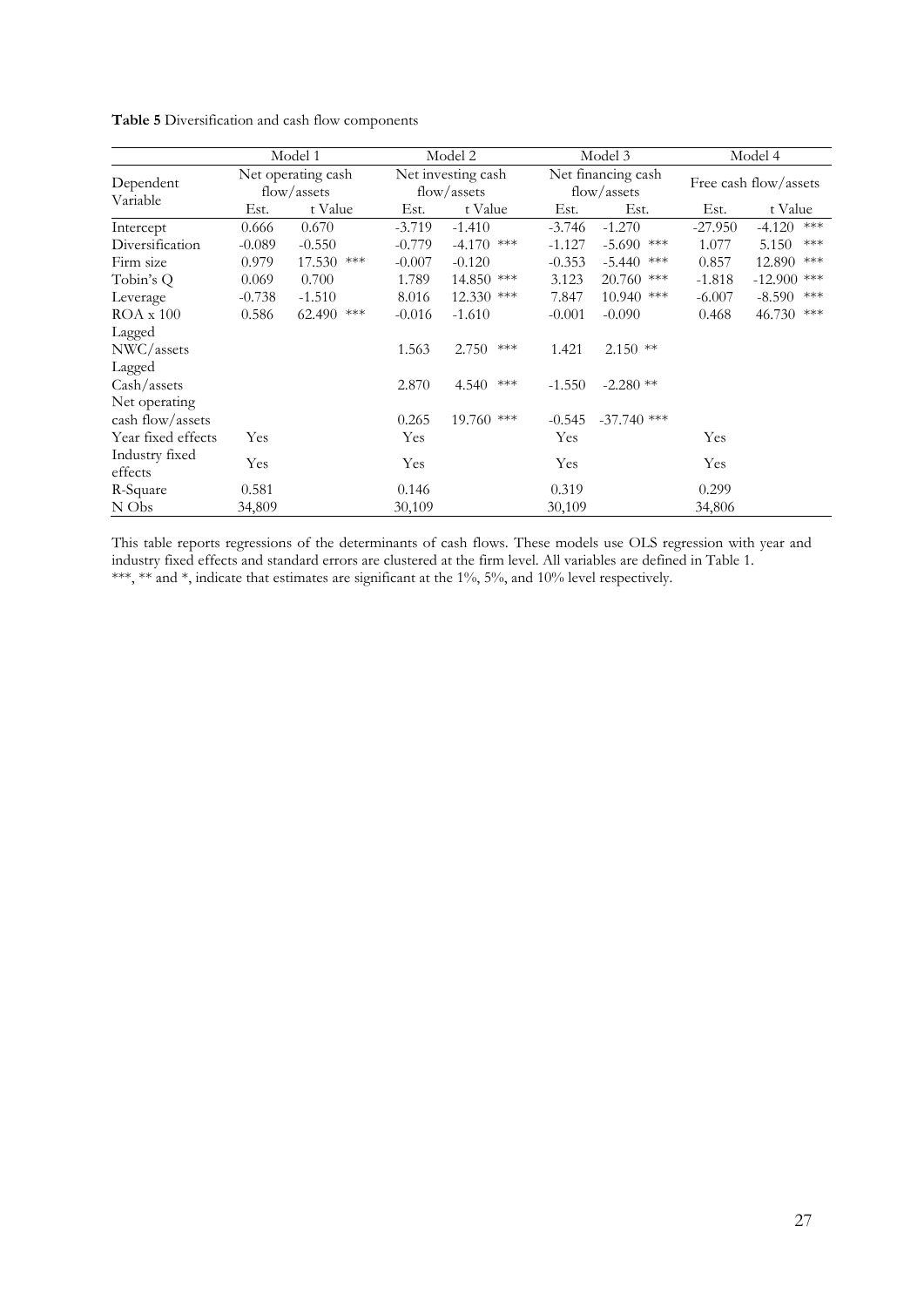|                                |          | Model 1               |          | Model 2         |                                                   | Model 3          |                   | Model 4      |                 | Model 5              |               | Model 6      |
|--------------------------------|----------|-----------------------|----------|-----------------|---------------------------------------------------|------------------|-------------------|--------------|-----------------|----------------------|---------------|--------------|
| Dependent Variable             |          | Net debt issue/assets |          |                 | Net equity issue/assets Gross equity issue/assets |                  | Repurchase/assets |              | Dividend/assets |                      | Payout/assets |              |
|                                | Est.     | t Value               | Est.     | t Value         | Est.                                              | t Value          | Est.              | t Value      | Est.            | t Value              | Est.          | t Value      |
| Intercept                      | $-5.012$ | ***<br>$-10.060$      | 3.815    | 1.300           | $-0.650$                                          | $-0.210$         | $-4.394$          | $-8.100$ *** | $-0.252$        | $-0.800$             | $-4.646$      | $-6.050$ *** |
| Diversification                | $-0.501$ | $-3.890$<br>***       | $-0.472$ | $-2.960$<br>*** | $-0.552$                                          | $-4.350$<br>***  | $-0.088$          | $-0.890$     | 0.140           | $2.360$ **           | 0.052         | 0.440        |
| Firm size                      | 0.388    | 5.980<br>***          | 2.835    | 19.570<br>***   | 3.480                                             | 26.080<br>$***$  | 0.628             | 8.130<br>*** | 0.310           | $6.440$ ***          | 0.938         | 9.990 ***    |
| Tobin's Q                      | 0.319    | ***<br>8.080          | $-0.581$ | $-10.760$ ***   | $-0.313$                                          | $-7.560$<br>***  | 0.266             | 7.330<br>*** | 0.095           | $3.540$ ***          | 0.361         | 7.970 ***    |
| Leverage                       | 13.416   | 21.720<br>***         | $-6.268$ | $-11.160$ ***   | $-6.060$                                          | $-13.690$<br>*** | 0.157             | 0.420        |                 | $-0.548$ $-2.160$ ** | $-0.390$      | $-0.840$     |
| $ROA \times 100$               | 0.061    | 8.700<br>***          | $-0.074$ | $-8.420$<br>*** | $-0.069$                                          | $-8.590$<br>***  | 0.005             | 1.630        | 0.006           | $2.420$ **           | 0.012         | $2.790$ ***  |
| Lagged NWC/assets              | 3.721    | ***<br>8.180          | $-2.385$ | $-3.700$<br>*** | $-3.109$                                          | ***<br>$-5.180$  | $-0.763$          | $-2.820$ *** | 0.381           | $2.280$ **           | $-0.381$      | $-1.160$     |
| Lagged Cash/assets             | 4.056    | ***<br>8.600          | $-5.095$ | $-8.250$<br>*** | $-2.758$                                          | ***<br>$-4.900$  | 2.266             | 8.030<br>*** | 0.315           | $1.990$ **           | 2.580         | $7.960$ ***  |
| Net operating cash flow/assets | $-0.125$ | $-14.300$ ***         | $-0.333$ | $-26.720$ ***   | $-0.250$                                          | $-23.860$<br>*** | 0.082             | $11.600$ *** | 0.027           | $6.760$ ***          | 0.109         | $13.640$ *** |
| Year fixed effects             | Yes      |                       | Yes      |                 | Yes                                               |                  | Yes               |              | Yes             |                      | Yes           |              |
| Industry fixed effects         | Yes      |                       | Yes      |                 | Yes                                               |                  | Yes               |              | Yes             |                      | Yes           |              |
| R-Square                       | 0.090    |                       | 0.275    |                 | 0.294                                             |                  | 0.122             |              | 0.082           |                      | 0.147         |              |
| N Obs                          | 29,162   |                       | 29,162   |                 | 29,162                                            |                  | 29,162            |              | 29,162          |                      | 29,162        |              |

This table reports regressions of the determinants of individual components of financing cash flows. These models use OLS regression with year and industry fixed effects and standard errors are clustered at firm level. All variables are defined in Table 1.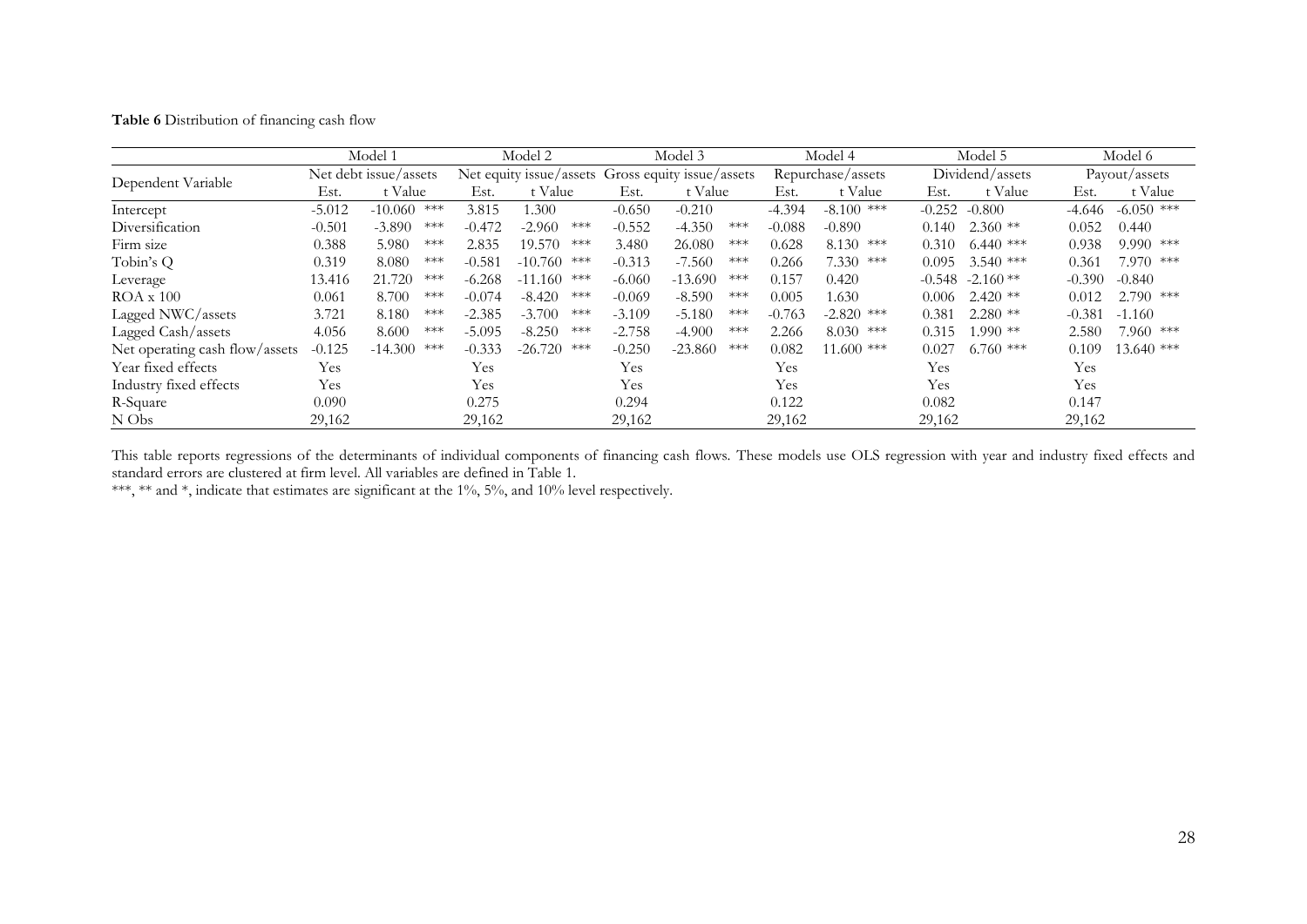**Table 7** Changes in cash flow surrounding the decision to diversify

|                   | Net operating cash<br>flow/assets | Net investing cash<br>flow/assets | Net financing cash<br>flow/assets | Free cash<br>flow/assets |
|-------------------|-----------------------------------|-----------------------------------|-----------------------------------|--------------------------|
| Mean difference   | 0.002                             | $-0.019***$                       | $-0.040***$                       | $0.021***$               |
| Median difference | 0.000                             | $-0.004**$                        | $-0.009$ ***                      | $0.011***$               |
| N Obs             | 642                               | 642                               | 642                               | 642                      |

This table reports changes univariate analysis of changes in cash flows for companies that diversify. We define a diversifying firm as one that previously operated in a single industrial segment to one that now operates in more than one segment. Increases in the number of segment occur at year zero and changes in cash and cash flows are reported over the period t-1 to t+1. All variables are defined in Table 1.

\*\*\*, \*\* and \*, indicate that differences are significant at the 1%, 5%, and 10% level respectively for a two sample ttest of difference in means and a Wilcoxon sign rank test of the median difference.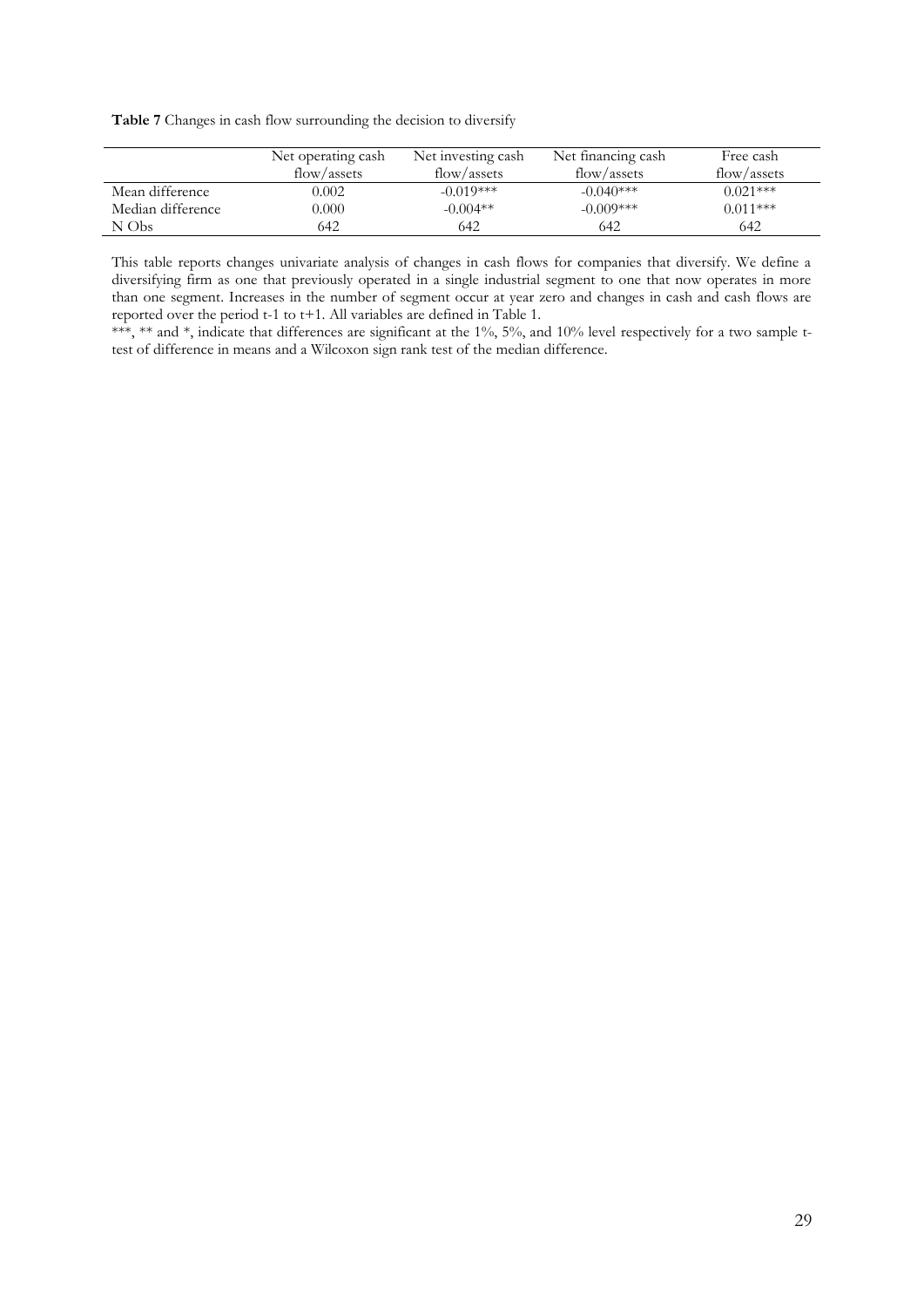|                                                                                                                     |                    | Model 1            |          | Model 2                                                          |          | Model 3            |                | Model 4        |
|---------------------------------------------------------------------------------------------------------------------|--------------------|--------------------|----------|------------------------------------------------------------------|----------|--------------------|----------------|----------------|
|                                                                                                                     |                    |                    |          | Panel A: Firm diversification measured as the number of Segments |          |                    |                |                |
|                                                                                                                     |                    | Net operating cash |          | Net investing cash                                               |          | Net financing cash |                | Free cash      |
| Dependent Variable                                                                                                  |                    | flow/assets        |          | flow/assets                                                      |          | flow/assets        |                | flow/assets    |
|                                                                                                                     | Est.               | t Value            | Est.     | t Value                                                          | Est.     | t Value            | Est.           | t Value        |
| Segments                                                                                                            | $-0.097$           | $-1.910*$          | $-0.205$ | $-3.570***$                                                      | $-0.304$ | $-4.870***$        | 0.159          | $2.450**$      |
|                                                                                                                     |                    |                    |          | Panel B: Alternative definition of cash flow components          |          |                    |                |                |
|                                                                                                                     |                    |                    |          |                                                                  |          | External finance   | Free cash flow |                |
| Dependent Variable                                                                                                  | Cash flow / assets |                    |          | Capex/assets                                                     |          | /assets            | /assets        |                |
|                                                                                                                     | Est.               | t Value            | Est.     | t Value                                                          | Est.     | t Value            | Est.           | t Value        |
| Diversification                                                                                                     | 0.041              | 0.470              | $-0.456$ | $-3.440***$                                                      | $-0.988$ | $-5.160***$        | 0.483          | $3.910***$     |
| Panel C: Firm diversification measured as the number of Segments and alternative definition of cash flow components |                    |                    |          |                                                                  |          |                    |                |                |
|                                                                                                                     |                    |                    |          |                                                                  |          | External finance   |                | Free cash flow |
| Dependent Variable                                                                                                  |                    | Cash flow / assets |          | Capex/assets                                                     |          | /assets            | /assets        |                |
|                                                                                                                     | Est.               | t Value            | Est.     | t Value                                                          | Est.     | t Value            | Est.           | t Value        |
| Segments                                                                                                            | 0.038              | 1.260              | $-0.148$ | $-3.640***$                                                      | $-0.252$ | $-3.990***$        | 0.188          | $4.780***$     |

**Table 8** Robustness test for different measures of cash flows' components and firms' diversifications

This table reports regressions of the determinants of cash flows. The regressions presented are similar to those presented in Table 5 but change the dependent cash flow components and/or replace *Diversification* with *Segments* as the main explanatory variable. We report only the results for the main explanatory variable of the impact of firm diversification on cash flow components. All control variables and regression statistics are omitted for brevity. These models use OLS regression with year and industry fixed effects and standard errors are clustered at firm level. All variables are defined in Table 1.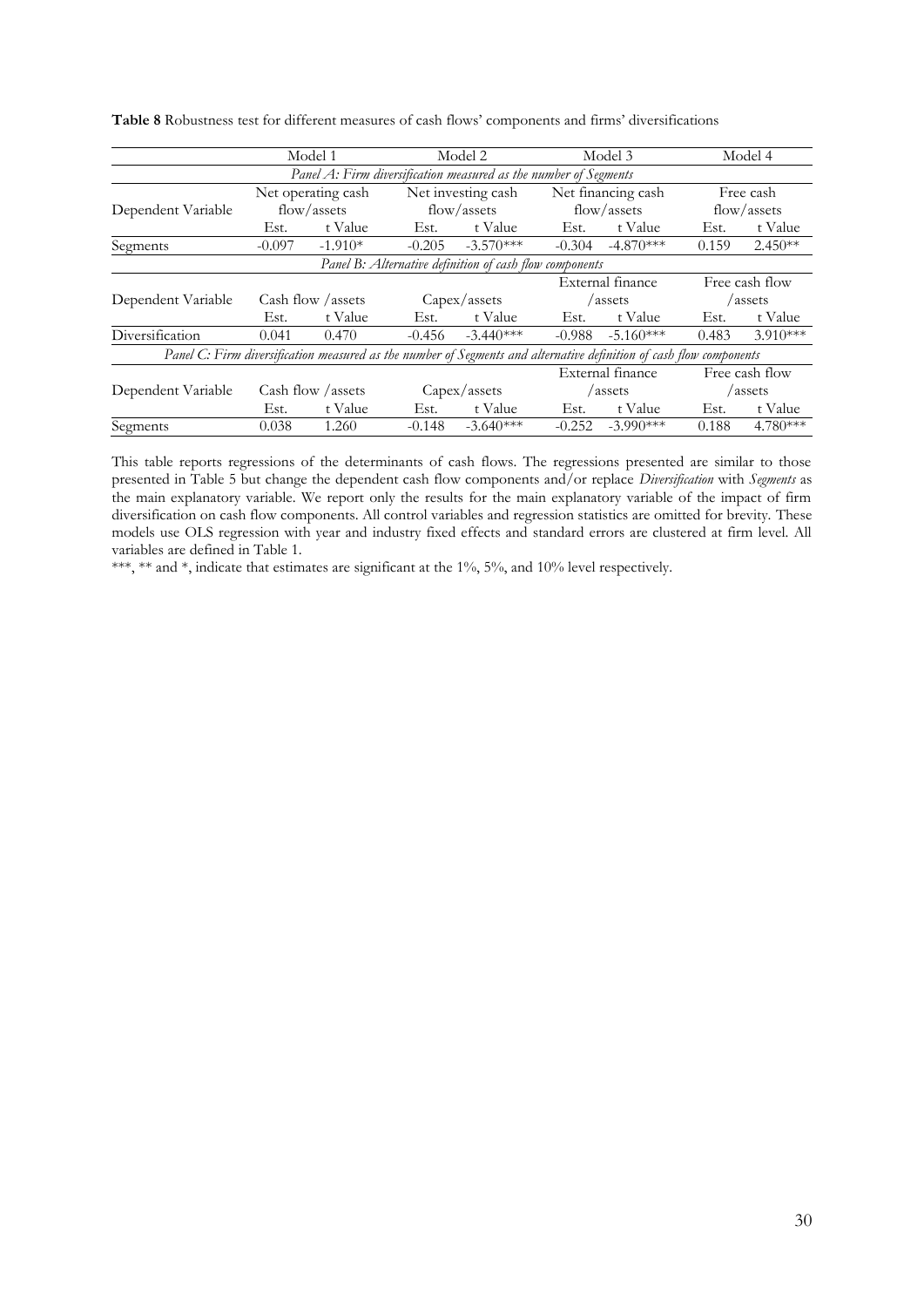|                    |                    | Panel A: Firm years with book value of total assets in the upper quartile         |                    |                    |          |                    |                       |               |
|--------------------|--------------------|-----------------------------------------------------------------------------------|--------------------|--------------------|----------|--------------------|-----------------------|---------------|
|                    |                    | Model 1                                                                           |                    | Model 2            |          | Model 3            |                       | Model 4       |
| Dependent          | Net operating cash |                                                                                   |                    | Net investing cash |          | Net financing cash |                       |               |
| Variable           |                    | flow/assets                                                                       |                    | flow/assets        |          | flow/assets        | Free cash flow/assets |               |
|                    | Est.               | t Value                                                                           | Est.               | t Value            | Est.     | Est.               | Est.                  | t Value       |
| Intercept          | 8.019              | 7.070***                                                                          | 0.329              | 0.160              | 1.702    | 0.880              | 1.625                 | 0.740         |
| Diversification    | $-0.075$           | $-0.550$                                                                          | $-0.765$           | $-3.090***$        | $-0.942$ | $-3.820***$        | 0.855                 | 3.310***      |
| Firm size          | $-0.108$           | $-1.670*$                                                                         | $-0.598$           | $-5.380***$        | $-0.666$ | $-5.910***$        | 0.650                 | 5.720***      |
| Tobin's Q          | 3.128              | 20.730***                                                                         | 1.123              | 4.750***           | 1.729    | $6.640***$         | 0.853                 | $3.440***$    |
| Leverage           | $-4.549$           | $-9.410***$                                                                       | 9.911              | $10.850***$        | 9.798    | $10.450***$        | $-11.482$             | $-12.390***$  |
| $ROA \times 100$   | 0.262              | 12.100***                                                                         | $-0.053$           | $-2.410**$         | $-0.056$ | $-2.890***$        | 0.230                 | 8.990***      |
| Lagged             |                    |                                                                                   |                    |                    |          |                    |                       |               |
| NWC/assets         |                    |                                                                                   | 3.633              | $3.970***$         | 4.417    | 4.590***           |                       |               |
| Lagged             |                    |                                                                                   |                    |                    |          |                    |                       |               |
| Cash/assets        |                    |                                                                                   | 6.342              | 4.950***           | 2.513    | 1.920*             |                       |               |
| Net operating      |                    |                                                                                   |                    |                    |          |                    |                       |               |
| cash flow/assets   |                    |                                                                                   | 0.320              | $12.630***$        | $-0.573$ | $-22.720***$       |                       |               |
| Year fixed effects | Yes                |                                                                                   | Yes                |                    | Yes      |                    | Yes                   |               |
| Industry fixed     | Yes                |                                                                                   | Yes                |                    | Yes      |                    | Yes                   |               |
| effects            |                    |                                                                                   |                    |                    |          |                    |                       |               |
| R-Square           | 0.407              |                                                                                   | 0.158              |                    | 0.221    |                    | 0.149                 |               |
| N Obs              | 8,797              |                                                                                   | 8,238              |                    | 8,238    |                    | 8,797                 |               |
|                    |                    | Panel B: Firm years with book value of total assets in the lowest three quartiles |                    |                    |          |                    |                       |               |
|                    |                    | Model 1                                                                           |                    | Model 2            |          | Model 3            |                       | Model 4       |
| Dependent          |                    | Net operating cash                                                                | Net investing cash |                    |          | Net financing cash |                       |               |
| Variable           |                    | flow/assets                                                                       |                    | flow/assets        |          | flow/assets        | Free cash flow/assets |               |
|                    | $\quad$ Est.       | t Value                                                                           | Est.               | t Value            | Est.     | Est.               | Est.                  | t Value       |
| Intercept          | $-1.254$           | $-1.210$                                                                          | $-6.766$           | $-1.950*$          | $-8.253$ | $-2.260$ **        | $-33.070$             | $-5.510$ ***  |
| Diversification    | 0.294              | $2.000$ **                                                                        | $-0.648$           | $-3.200$ ***       | $-1.069$ | $-5.000$ ***       | 1.263                 | 5.490 ***     |
| Firm size          | 1.391              | 19.400 ***                                                                        | 0.713              | 8.350 ***          | 0.471    | $5.030$ ***        | 0.379                 | 3.730 ***     |
| Tobin's Q          | $-0.033$           | $-0.390$                                                                          | 2.050              | $16.640***$        | 3.623    | 25.130 ***         | $-2.162$              | $-16.260$ *** |
| Leverage           | $-0.227$           | $-0.490$                                                                          | 6.828              | $9.940$ ***        | 6.143    | 8.190 ***          | $-4.530$              | $-6.320$ ***  |
| $ROA \ge 100$      | 0.587              | 73.640 ***                                                                        | $-0.011$           | $-1.110$           | 0.003    | 0.260              | 0.476                 | 50.380 ***    |
| Lagged             |                    |                                                                                   |                    |                    |          |                    |                       |               |
| NWC/assets         |                    |                                                                                   | 0.821              | 1.430              | 0.333    | 0.490              |                       |               |
| Lagged             |                    |                                                                                   |                    |                    |          |                    |                       |               |
| Cash/assets        |                    |                                                                                   | 1.927              | $2.830$ ***        | $-2.773$ | $-3.880$ ***       |                       |               |
| Net operating      |                    |                                                                                   |                    |                    |          |                    |                       |               |
| cash flow/assets   |                    |                                                                                   | 0.250              | $18.750***$        | $-0.545$ | $-39.250***$       |                       |               |
| Year fixed effects | Yes                |                                                                                   | Yes                |                    | Yes      |                    | Yes                   |               |
| Industry fixed     | Yes                |                                                                                   | Yes                |                    | Yes      |                    | Yes                   |               |
| effects            |                    |                                                                                   |                    |                    |          |                    |                       |               |
| R-Square           | 0.594              |                                                                                   | 0.149              |                    | 0.329    |                    | 0.306                 |               |
| ${\rm N}$ Obs      | 25,998             |                                                                                   | 21,861             |                    | 21,859   |                    | 25,995                |               |

**Table 9** Diversification and cash flow components for large and small firms

This table reports regressions of the determinants of cash flows separately for large and small firms. Large firms are identified as those in the largest quartile of book value of total assets. Small firms are identified as those in the lowest three quartiles of book value of total assets. These models use OLS regression with year and industry fixed effects and standard errors are clustered at the firm level. All variables are defined in Table 1.